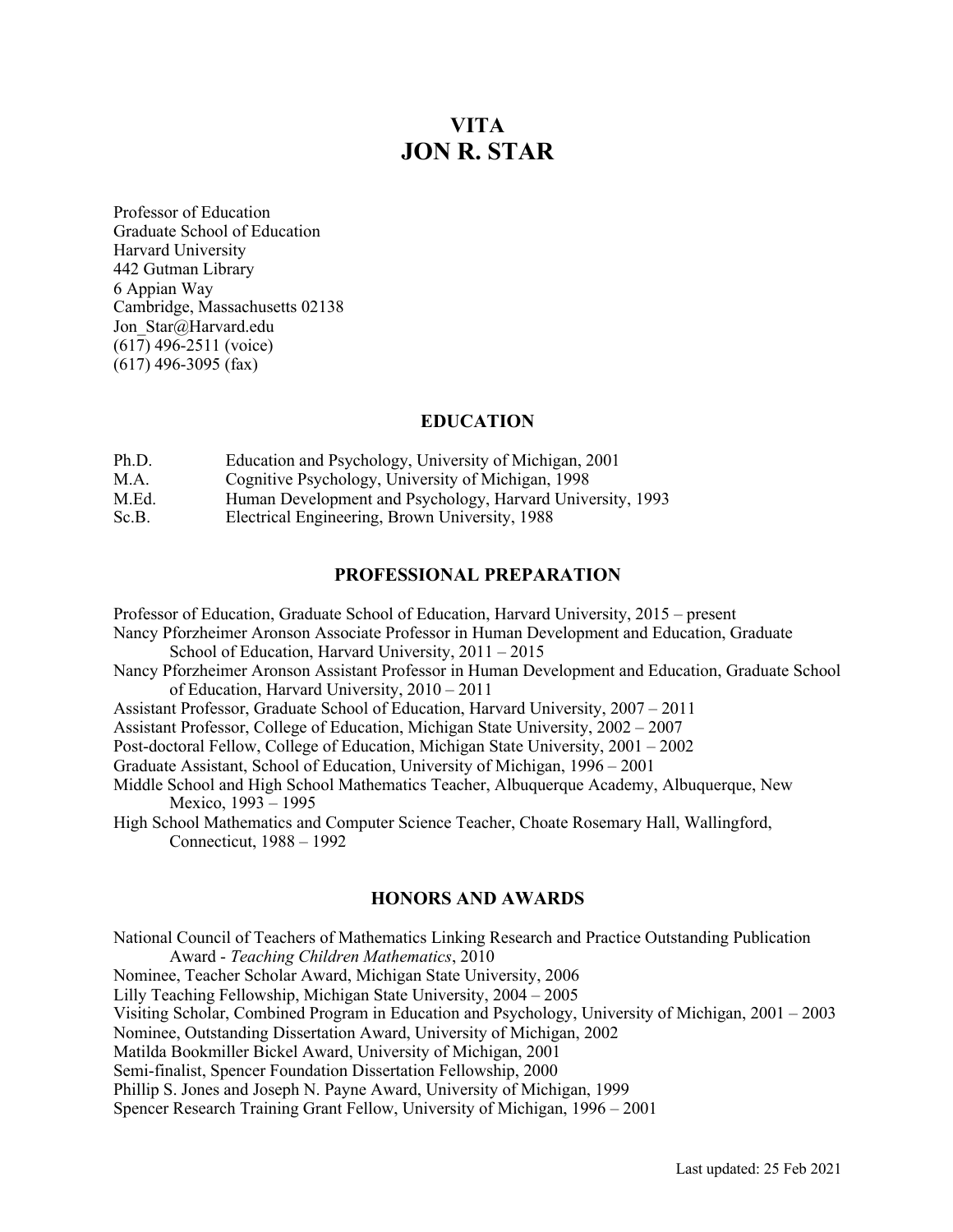## **FUNDED PROPOSALS**

- *Understanding and Improving Professional Development for College Mathematics Instructors: An Exploratory Study*, National Science Foundation, \$200,000, REC-0424018. Natasha Speer and Jon R. Star, co-PIs, August, 2004 – July, 2006.
- *Flexibility in the Use of Mathematical Procedures*, Michigan State University College of Education Seed Grant, \$9,128. Jon R. Star, PI, August, 2004 – July, 2005.
- *Preparing Preservice Teachers: Teaching Adolescents Strategies for Reading and Writing with Science and Mathematics Texts*, Carnegie Corporation, \$100,000. Mark Conley, PI. Charles Anderson, Joyce Parker, Nathalie Sinclair, and Jon R. Star, co-PIs, August, 2005 – July, 2008.
- *U*s*ing Contrasting Examples to Support Procedural Flexibility and Conceptual Understanding in Mathematics*, Institute for Education Sciences Cognition and Student Learning Research Program, \$1,025,137. Jon R. Star and Bethany Rittle-Johnson, co-PIs, August, 2005 – July, 2009.
- *Enhancing the Mathematical Problem Solving Performance of Sixth Grade Students in High Poverty Schools Using Schema-based Instruction*, Institute for Education Sciences Mathematics and Science Education Research Grants, \$1,432,797. Asha Jitendra, PI; Jon R. Star, co-PI, August,  $2006 - \text{July. } 2011.$
- *Helping Teachers to Use and Students to Learn from Contrasting Examples: A Scale-up Study in Algebra I*, National Science Foundation Research and Evaluation on Education in Science Engineering (REESE), \$2,006,604 (DRL-0814571). Jon R. Star, PI; Bethany Rittle-Johnson and Kristie J. Newton, co-PIs. August, 2008 – August, 2014.
- *Teacher Effectiveness Measures*, The Bill and Melinda Gates Foundation, \$712,067. Heather Hill, PI; Jon R. Star, co-PI. July 2009 - December 2011.
- *Studying Technology-based Strategies for Enhancing Student Interest in STEM Careers through Algebra Curricula in Grades 5-9*, National Science Foundation, \$1,463,660 (DRL-0929575). Chris Dede, PI; Jon R. Star, co-PI. January 2010 - December 2013.
- *Open, Online, Help Forums: An Emergent Help-seeking Resource*. Spencer Foundation, \$40,000. Carla van de Sande, PI; Jon R. Star, co-investigator.
- *Learning of Ratio and Proportion Problem-Solving Using Schema-Based Instruction: Efficacy and Sustainability*. Institute for Education Sciences Mathematics and Science Education Research Grants, \$4,593,808. Asha Jitendra, PI; Jon R. Star, co-PI, September, 2011 – August, 2015. Grant terminated, April, 2013.
- *APEC Promising Practices in Secondary Mathematics and Science Teacher Education*. Synergy Enterprises, Inc. and the US Department of Education, \$105,250. Jon R. Star, PI, August, 2012 – July, 2013.
- *Leveraging Comparison and Explanation of Multiple Strategies (CEMS) to Improve Algebra Learning*, National Science Foundation EHR Core Research, \$1,105,110 (DRL-1561283). Jon R. Star, PI; Bethany Rittle-Johnson and Kelley Durkin, PIs. May, 2016 – April, 2021.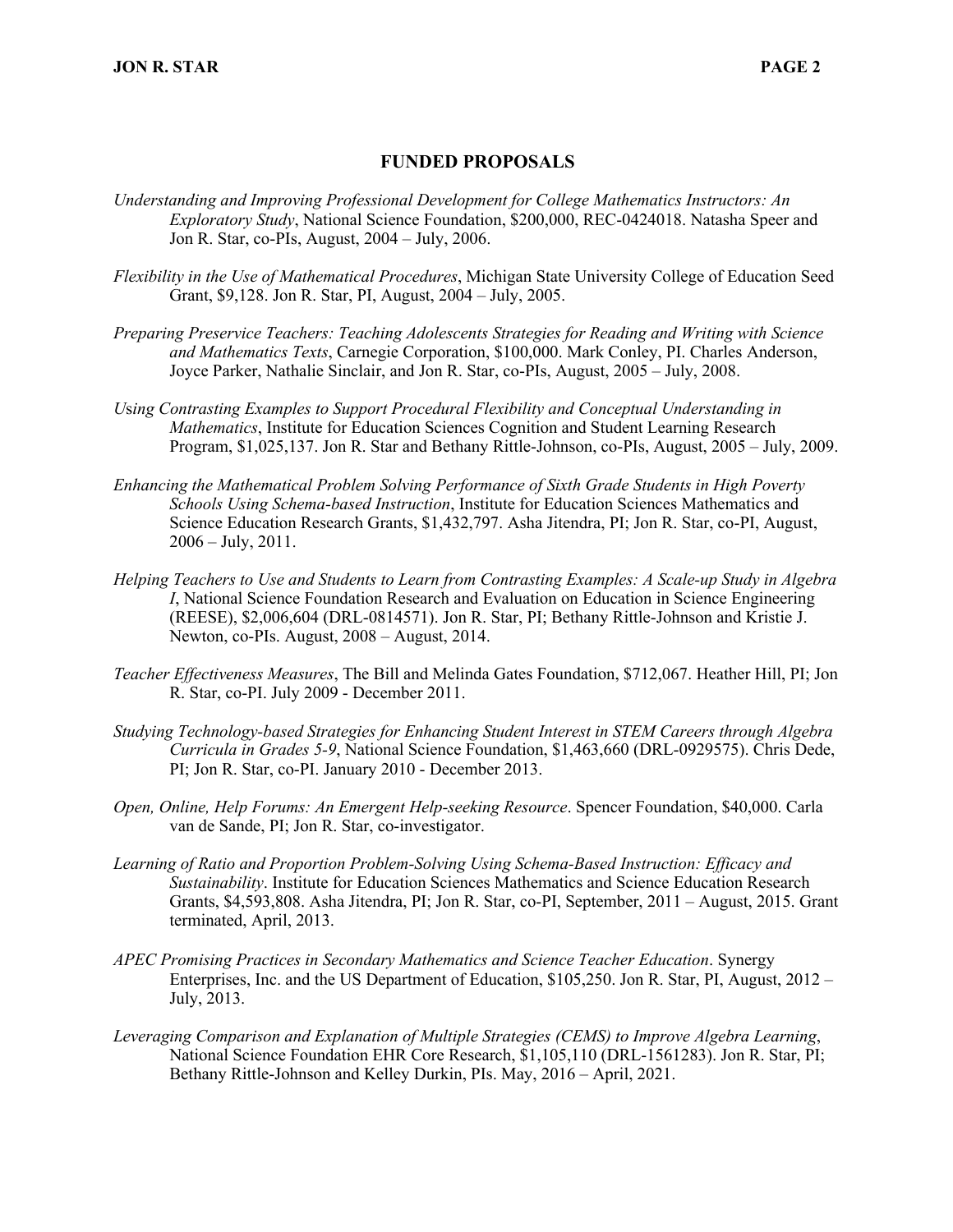- *Using Educational Data Mining Techniques to Uncover How and Why Students Learn from Erroneous Examples*. National Science Foundation EHR Core Research, \$914,042 (DRL-1661121). Bruce McLaren, PI; Ryan Baker, PI; Jon R. Star, PI. June, 2017 – May 2020.
- *Using Animated Contrasting Cases to Improve Procedural and Conceptual Knowledge in Geometry*. National Science Foundation DRK-12, \$449,451 (DRL-1907745). Erin Krupa, PI; Jon R. Star, co-PI. August, 2019 – July, 2022.

## **EDITORIAL AND REVIEW BOARDS**

Editorial Board, *Contemporary Educational Psychology*, 2006 – present

Editorial Board, *International Journal of STEM Education*, 2013 – present

Editorial Board, *Research in Mathematics Education*, 2017 – present

Editorial Board, *Journal for Research in Mathematics Education*, 2016 – 2019

Executive Editor, *Cognition and Instruction*, 2012 - 2017

- Co-Editor, *Elementary School Journal*, 2012 2017
- Editorial Board, *Journal of Educational Psychology*, 2016

Editorial Board, *American Educational Research Journal* – *Teaching, Learning, and Human Development* section, 2007 – 2011

Editorial Board, *Merrill-Palmer Quarterly*, *a Journal of Developmental Psychology*, 2007 – 2014

Task Force Co-Chair, *Association of Mathematics Teacher Educators* (AMTE): Developing a program for early career mentoring of math teacher educators, 2012 – 2016

AERA Division C, Section 1a Program Chair, AERA Annual Meeting 2013

Ad hoc Reviewer, *Journal for Research in Mathematics Education*, *Cognition and Instruction*, *Instructional Science*, *Research in Collegiate Mathematics Education, American Educational Research Journal, Learning and Instruction, Mathematical Thinking and Learning, Cognitive Science, Journal of Experimental Child Psychology, Journal of Applied Developmental Psychology, Journal of Experimental Education, Journal of Teacher Education, Elementary School Journal, Journal of Educational Psychology, Journal of Special Education, European Journal of Psychology of Education, The Mathematics Educator (Singapore), Child Development Research, International Journal of Science and Mathematics Education*

Program Reviewer, *American Educational Research Association*, *National Council for Teachers of Mathematics*, *North American chapter of the International Group for the Psychology of Mathematics Education*, *Cognitive Science Society, Society for Research in Child Development*

Department of Education Institute of Education Sciences *Mathematics and Science Scientific Review Panel, Principal Member* (2005 – 2009; 2014 – 2017)

National Science Foundation *Research on Learning Environments Review Panel* (2003)

National Science Foundation *DRK-12 Review Panel* (2010)

American Education Research Association *Scribner Award Committee for Division C* (2007-2010)

National Council of Teachers of Mathematics *Intervention Task Force* (2006 – 2007)

## **PUBLICATIONS**

*(\*authored with graduate student or postdoc)*

**Books**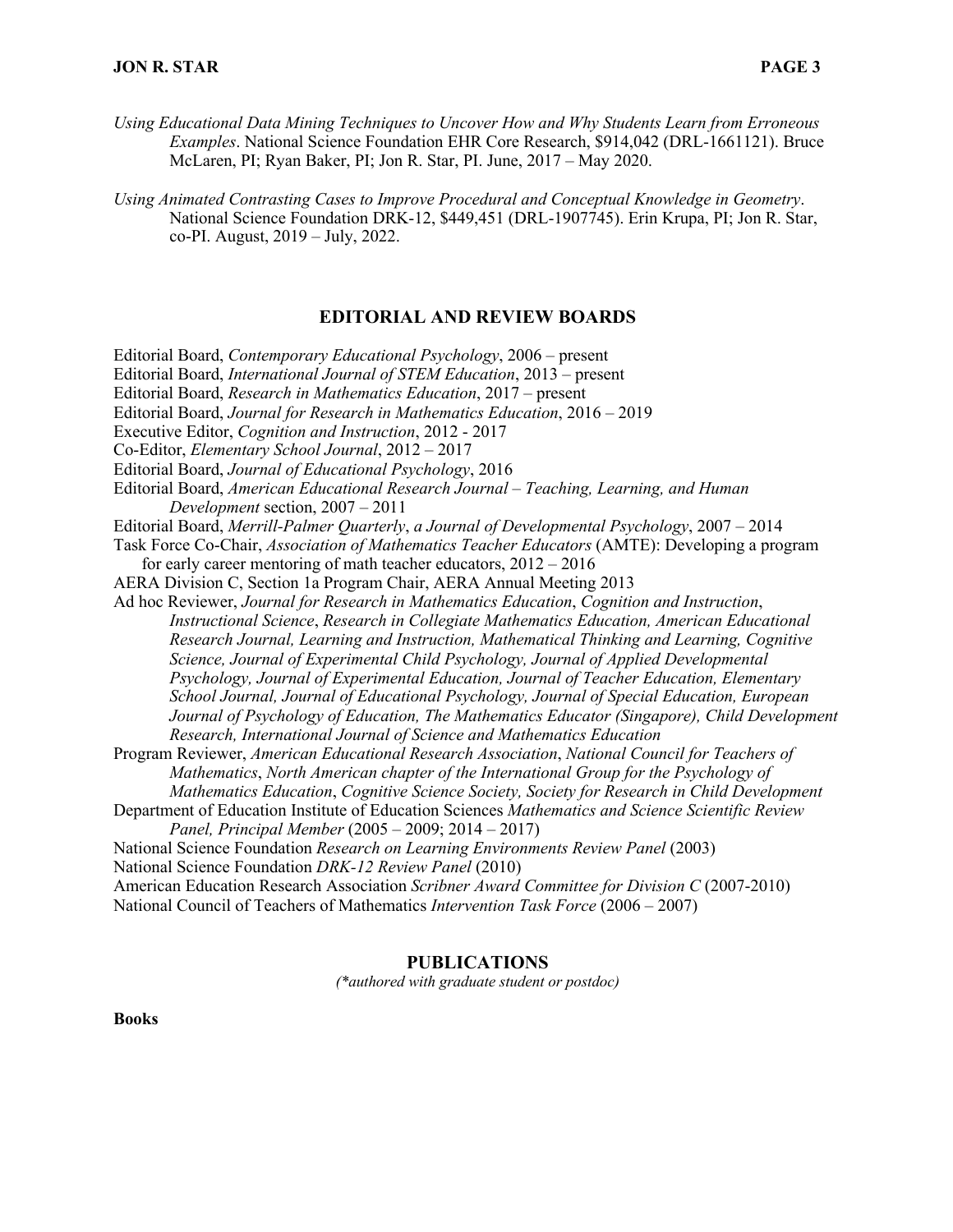Lloyd, G., Herbel-Eisenmann, B., & Star, J.R. (2011). *Developing Essential Understanding of Expressions, Equations, and Functions for Teaching Mathematics in Grades 6-8*. National Council of Teachers of Mathematics.

#### **Chapters in Edited Volumes**

- Rittle-Johnson, B., Star, J., Durkin, K. & Loehr, A. (2020). Compare and Discuss to promote deep learning. Manalo, E. (Ed.). *Deeper Learning, Dialogic Learning, and Critical Thinking Research-Based Strategies for the Classroom.* New York, NY. Routledge.
- Rittle-Johnson, B., Star, J.R., & Durkin, K. (2017). The power of comparison in mathematics instruction: Experimental evidence from classrooms. In D. Geary, D. Berch, R. Ochsendorf, & K. Mann Koepke (Eds.), *Mathematical Cognition and Learning (Volume 3: Acquisition of Complex Arithmetic Skills and Higher-Order Mathematics Concepts)* (pp. 273-295) *.* Cambridge, MA: Elsevier/Academic Press.
- Star, J. R., & Verschaffel, L. (2017). Providing support for student sense making: Recommendations from cognitive science for the teaching of mathematics. In J. Cai (Ed.), *Compendium for Research in Mathematics Education*. Reston, VA: National Council of Teachers of Mathematics.
- Star, J.R., & Rittle-Johnson, B. (2016). Toward an educational psychology of mathematics education. In E. Anderman & L. Corno (Eds.), *Handbook of Educational Psychology* (3rd ed., pp. 257-268). New York: Taylor & Francis.
- Star, J.R., Chen, J., & Dede, C. (2015). Applying motivation theory to the design of game-based learning environments. In J. Torbeyns, E. Lehtinen, & J. Elen (Eds.), *Describing and Studying Domain-Specific Serious Games* (pp. 83-92).
- Star, J.R., Chen, J., Taylor, M., Durkin, K., Dede, C., & Chao, T. (2015). Evaluating game-based learning environments for enhancing motivation in mathematics. In J. Torbeyns, E. Lehtinen, & J. Elen (Eds.), *Describing and Studying Domain-Specific Serious Games* (pp. 209-230).
- Vig, R., Star, J.R., Dupuis, D., Lein, A., & Jitendra, A. (2015). Exploring the impact of knowledge of multiple strategies on students' learning about proportions. In J. Middleton, J. Cai, & S. Hwang (Eds.), *Large-Scale Studies in Mathematics Education* (pp. 61-73). Switzerland: Springer.
- Star, J.R., & Boix Mansilla, V. (2012). Teaching for disciplinary understanding in mathematics. In *Teaching the disciplines in the Middle Years Programme: Nurturing big ideas and deep understanding* (pp. 71- 78). Wiltshire, UK: International Baccalaureate Organization.
- Rittle-Johnson, B., & Star, J.R. (2011). The power of comparison in learning and instruction: Learning outcomes supported by different types of comparisons. In B. Ross & J. Mestre (Eds.), *Psychology of Learning and Motivation: Cognition in Education* (Vol. 55, pp. 199-226). San Diego: Elsevier.
- Jitendra, A. K., Woodward, J., & Star, J. R. (2011). Middle school students' thinking about ratios and proportions. In R. Gersten & R. Newman-Gonchar (Eds.), *Understanding RTI in mathematics* (pp. 127-150). Baltimore, MD: Paul H. Brookes.
- Star, J.R., \*Lynch, K., & \*Perova, N. (2011). Using video to improve mathematics' teachers' abilities to attend to classroom features: A replication study. In M. Sherin, V. Jacobs, & R. Philipp (Eds.), *Mathematics teachers' noticing: Seeing through teachers' eyes* (pp. 117-133). Routledge.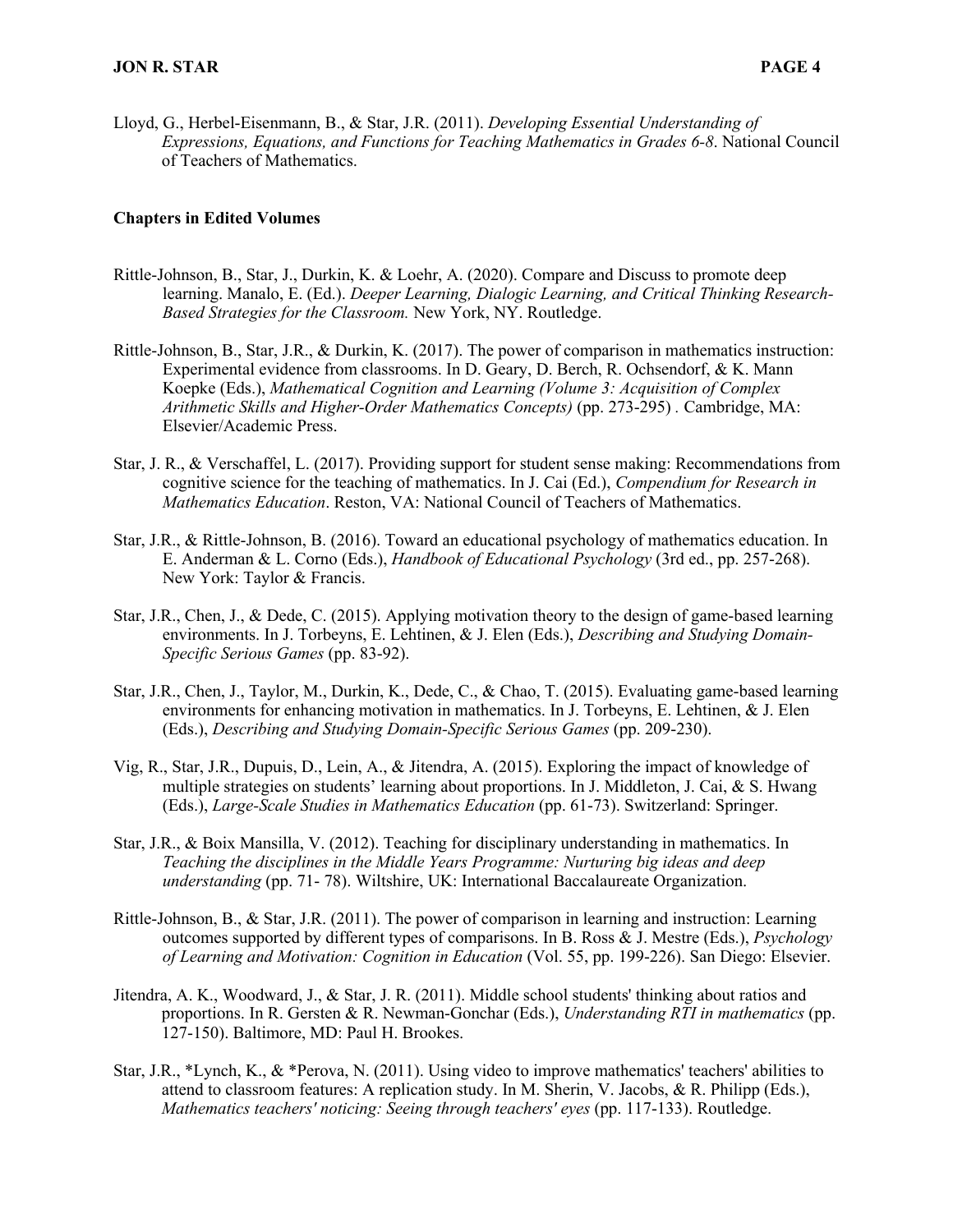- Sherin, B., & Star, J.R. (2011). Reflections on the study of teacher noticing. In M. Sherin, V. Jacobs, & R. Philipp (Eds.), *Mathematics teachers' noticing: Seeing through teachers' eyes* (pp. 66-78). Routledge.
- Star, J.R., \*Strickland, S., & \*Hawkins, A. (2008). What is mathematical literacy? Exploring the relationship between literacy and content learning in middle and high school mathematics. In M. Conley, J. Freidhoff, M. Sherry, & S. Tuckey (Eds.), *Adolescent literacy policy and instruction: The research we have and the research we need (*pp. 104-112). New York: Guilford.
- Ben-Zeev, T., & Star, J.R. (2001). Intuitive mathematics: Theoretical and educational implications. In B. Torff & R. J. Sternberg (Eds.), *Understanding and teaching the intuitive mind* (pp. 29-56). Mahwah, NJ: Lawrence Erlbaum Associates.
- Gelman, S.A., Hollander, M., Star, J.R., & Heyman, G. (1999). The role of language in the construction of kinds. In D.L. Medin (Ed.), *The psychology of learning and motivation* (Vol. 39, pp. 201-263). New York: Academic Press.

#### **Refereed Journal Articles**

- Wang, J., Liu, R., Star, J.R., Zhen, R., Liu, Y., & Hong, W. (in press). Do students respond faster to inequalities with a greater than sign or to inequalities with a less than sign: Spatial-numerical association in inequalities. *Journal of Cognition and Development*. doi: 10.1080/15248372.2021.1916499
- Star, J. R. (in press). In pursuit of a replication culture in mathematics education. *Implementation and Replication Studies in Mathematics Education*, *1*(1).
- Durkin, K., Rittle-Johnson, B., Star, J. R., & Loehr, A. (in press). Comparing and discussing multiple strategies: An approach to improving algebra instruction. *The Journal of Experimental Education*. doi: 10.1080/00220973.2021.1903377
- Rittle-Johnson, B., Star, J. R., & Durkin, K. (2020). How can cognitive science research help improve education? The case of comparing multiple strategies to improve mathematics learning and teaching. *Current Directions in Psychological Science*, 29(6), 599-609. doi.org/10.1177/0963721420969365.
- Jiang, R., Liu, R., Star, J.R., Zhen, R., Wang, J., Hong, W., Jiang, S., Sun, Y., & Fu, X. (2021). How mathematics anxiety affects students' inflexible perseverance in mathematics problem solving: Examining the mediating role of cognitive reflection. *British Journal of Educational Psychology*, 91(1), 237-260. https://dx.doi.org/10.1111/bjep.12364
- Loehr, A., Rittle-Johnson, B., Durkin, K., & Star, J.R. (2020). Does calling it 'Morgan's Way' reduce student learning? Evaluating the effect of person-presentation during comparison and discussion of worked examples in mathematics classrooms. *Applied Cognition Psychology,* 34*,* 825-836. https://dx.doi.org/10.1002/acp.3670
- Depaepe, F., Verschaffel, L., & Star, J.R. (2020). Expertise in developing students' expertise in mathematics: Bridging teachers' professional knowledge and instructional quality. *ZDM Mathematics Education*, 52, 179–192. https://doi.org/10.1007/s11858-020-01148-8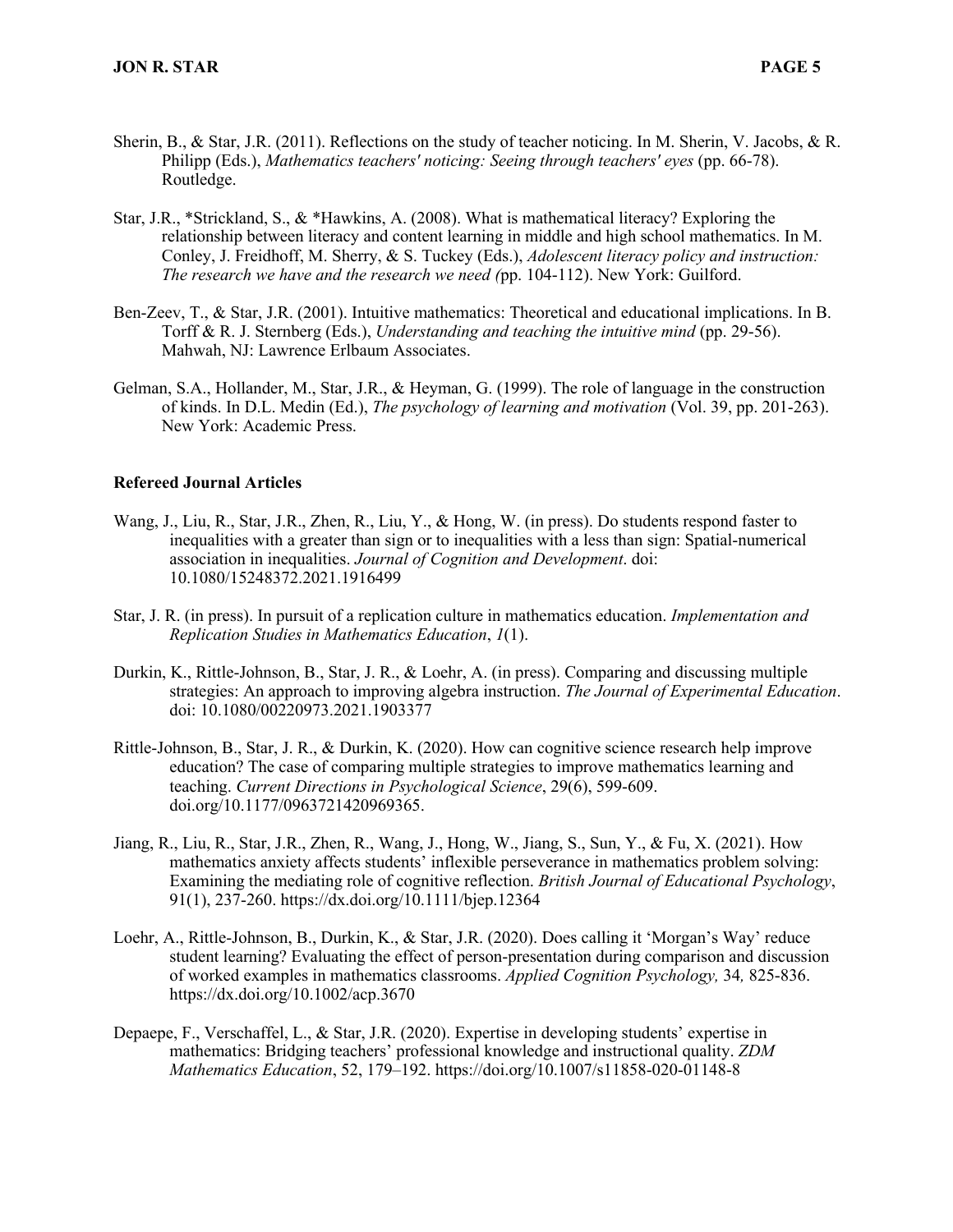- Liu, Y., Liu R-D, Star, J., Wang, J, and Tong, H. (2020). The effect of perceptual fluency on overcoming the interference of the More A-More B intuitive rule among primary school students in a perimeter comparison task: The perspective of cognitive load. *European Journal of Psychology of Education,* 35, 357–380. https://doi.org/10.1007/s10212-019-00424-w
- Ziegler, E., Edelsbrunner, P., & Star, J.R. (2019). Preventing interference: Reordering complexity in the learning of new concepts. *Journal of Educational Psychology*, 111(7), 1202-1219, https://doi.org/10.1037/edu0000347
- Ying, L., Liu, R. D., Star, J. Jia, W., Rui, Z., & Huimin, T. (2019). The effect of perceptual fluency on overcoming the interference of the More A-More B intuitive rule among primary school students. *Journal of Educational Psychology*. https://doi.org/10.1037/edu0000403
- Maciejewski, W., & Star, J.R. (2019). Justifications for choices made in procedures. *Educational Studies in Mathematics*, 101, 325–340. https://doi.org/10.1007/s10649-019-09886-7
- Verschafel, L., Schukajlow, S., Star, J.R., & Van Dooren, W. (2020). Word problems in mathematics education: a survey. *ZDM Mathematics Education.* 52, 1-16. https://doi.org/10.1007/s11858-020- 01130-4
- Ying, L., Liu, R. D., Star, J. Jia, W., Rui, Z., & Huimin, T. (2019). The effect of perceptual fluency on overcoming the interference of the More A-More B intuitive rule among primary school students. *Journal of Educational Psychology*. https://doi.org/10.1037/edu0000403
- Richey, J., Andres-Bray, J., Mogessie, M., Scruggs, R., Andres, J., Star, J.R., Baker, R., & McLaren, B. (2019). More confusion and frustration, better learning: The impact of erroneous examples. *Computers & Education*, 139(1), 173-190. https://doi.org/10.1016/j.compedu.2019.05.012
- Wang, J., Liu, R., Star, J.R., Liu, Y., & Tong, H. (2019). The moderating effect of regulatory focus in the relationship between potential flexibility and practical flexibility. *Contemporary Educational Psychology, 56*, 218-227. https://doi.org/10.1016/j.cedpsych.2019.01.013
- Hastö, P., Tuomela, D., Palkki, R., & Star, J. R. (2019). Relationship between mathematical flexibility and success in national examinations. *European Journal of Science and Mathematics Education* 7(1), 1-13*.* http://scimath.net/articles/71/711.pdf.
- Chen, J.A., Star, J.R., Dede, C., Tutwiler, M.S. (2018). Technology-rich activities: One type does not motivate all. *Contemporary Educational Psychology*. doi: https://doi.org/10.1016/ j.cedpsych.2018.06.011
- Liu, R., Wang, J., Star, J.R., Zhen, R., Jiang, R., Fu, X. (2018). Turning potential flexibility into flexible performance: Moderating effect of self-efficacy and use of flexible cognition. *Frontiers in Psychology*, 9, 646*.* doi: 10.3389/fpsyg.2018.00646
- Joglar, N., Abánades, M., & Star, J.R. (2018, April). Flexibilidad matemática y resolución de ecuaciones lineales. *UNO*, 080.
- Murray, E., Durkin, K., Chao, T., Star, J.R., & Vig, R. (2018). Exploring connections between content knowledge, pedagogical content knowledge, and the opportunities to learn mathematics: Findings from the TEDS-M dataset. *Mathematics Teacher Education and Development.*
- Star, J.R. (2017). When and why replicated studies should be published. *Journal for Research in Mathematics Education*, 49(1), 98-103.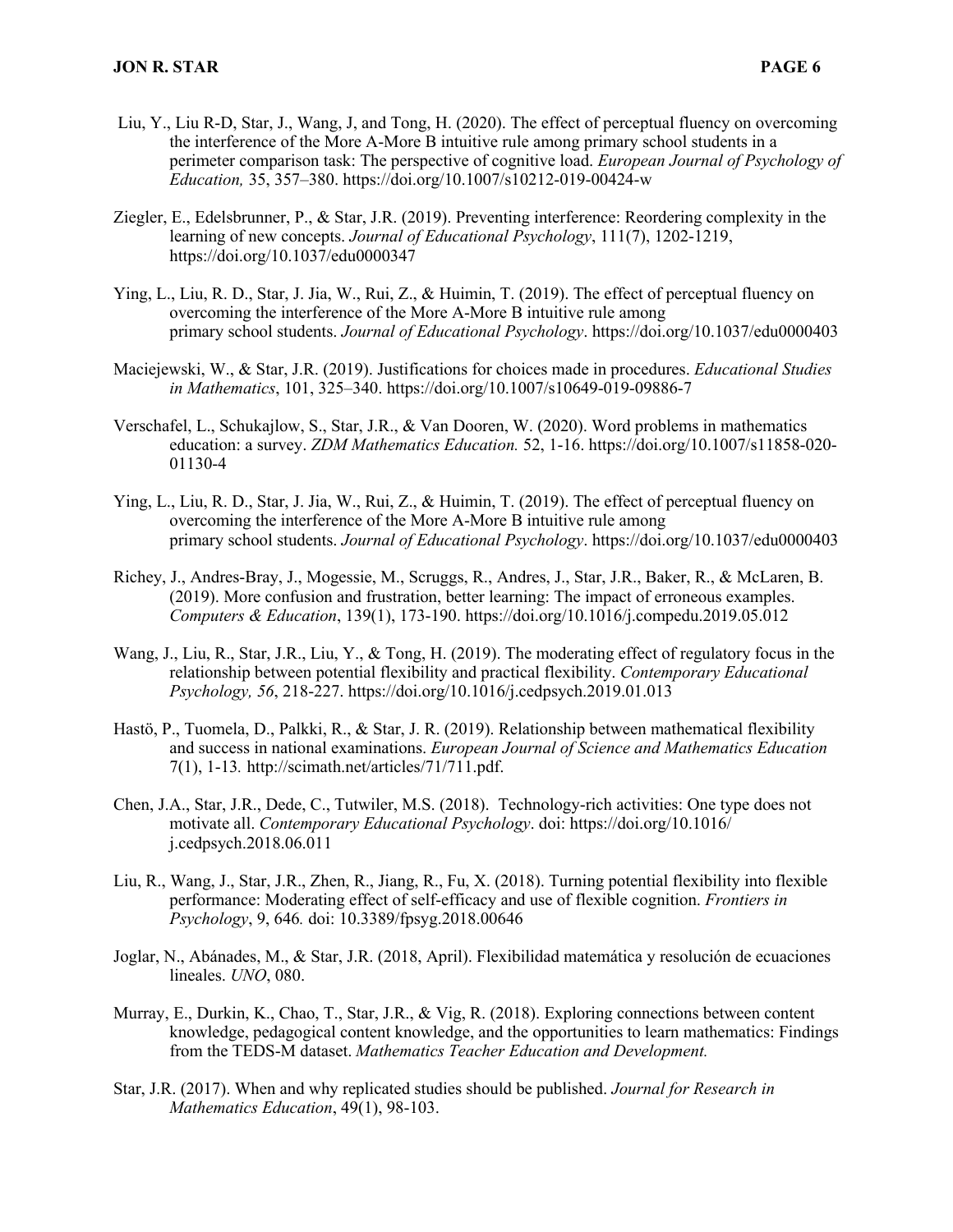- Xu, L., Liu, R., Star, J.R., Wang, J., Liu, Y., Zhen, R. (2017). Measures of potential flexibility and practical flexibility in equation solving. *Frontiers in Psychology*, 8, 1368, doi: 10.3389/fpsyg.2017.01368
- Kirschner, P., Verschaffel, L., Star, J.R., & Van Dooren, W. (2017). There is more variation within than across domains: An interview with Paul A. Kirschner about applying cognitive psychology-based instructional design principles in mathematics teaching and learning. *ZDM Mathematics Education,* 49, 637–643. doi: 10.1007/s11858-017-0875-3
- Durkin, K., Star, J., Rittle-Johnson, B. (2017). Using comparison of multiple strategies in the mathematics classroom: Lesson learned and next steps. *ZDM Mathematics Education*, 49, 585-597. doi: 10.1007/s11858-017-0853-9
- Chao, T., Chen, J., Star, J.R., & Dede, C. (2016). Using digital resources for motivation and engagement in learning mathematics: Reflections from teachers and students. *Digital Experiences in Mathematics Education*, 2, 253–277. doi: 10.1007/s40751-016-0024-6
- Maciejewski, W., & Star, J.R. (2016). Developing flexible procedural knowledge in undergraduate calculus. *Research in Mathematics Education*, 3, 299-316. doi: 10.1080/14794802.2016.1148626
- Star, J.R., Rittle-Johnson, B., & Durkin, K. (2016). Comparison and explanation of multiple strategies: One example of a small step forward for improving mathematics education. *Policy Insights from the Behavioral and Brain Sciences*, *3*(2), 151-159. doi: 10.1177/2372732216655543
- Star, J. R. (2016). Small steps forward: Improving mathematics instruction incrementally. *Phi Delta Kappan*, 97, 58-62. doi: 10.1177/0031721716641651
- \*Pollack, C., \*Leon Guerrero, S., & Star, J. R. (2016). Exploring mental representations for literal symbols using priming and comparison distance effects. *ZDM*, 48(3), 291-303. doi: 10.1007/s11858-015-0745-9
- \*Lein, A., Jitendra, A., \*Starosta, K., \*Dupuis, D., \*Hughes-Reid, C., & Star, J.R. (2016). Assessing the relation between seventh-grade students' engagement and mathematical problem solving performance. *Preventing School Failure*, 60(2), 117-123. doi: 10.1080/1045988X.2015.1036392
- Jitendra, A., \*Dupuis, D., Star, J.R., & Rodriguez, M. (2016). The effects of schema-based instruction on the proportional thinking of students with mathematics difficulties with and without reading difficulties. *Journal of Learning Disabilities*. doi: 10.1177/0022219414554228
- Chao, T., Murray, E., & Star, J. R. (2016). Helping mathematics teachers develop noticing skills: Utilizing smartphone technology for one-on-one teacher/student interviews. *Contemporary Issues in Technology and Teacher Education*, *16*(1). Retrieved from http://www.citejournal.org/vol16/iss1/mathematics/article1.cfm
- Rittle-Johnson, B., Schneider, M., & Star, J.R. (2015). Not a one-way street: Bi-directional relations between procedural and conceptual knowledge of mathematics. *Educational Psychology Review,*  27(4), 587-597. doi: 10.1007/s10648-015-9302-x
- Star, J.R., & \*Pollack, C. (2015). Inhibitory control and mathematics learning: Definitional and operational considerations. *ZDM - The International Journal on Mathematics Education*, 47(5), 859-863*.* doi: 10.1007/s11858-015-0716-1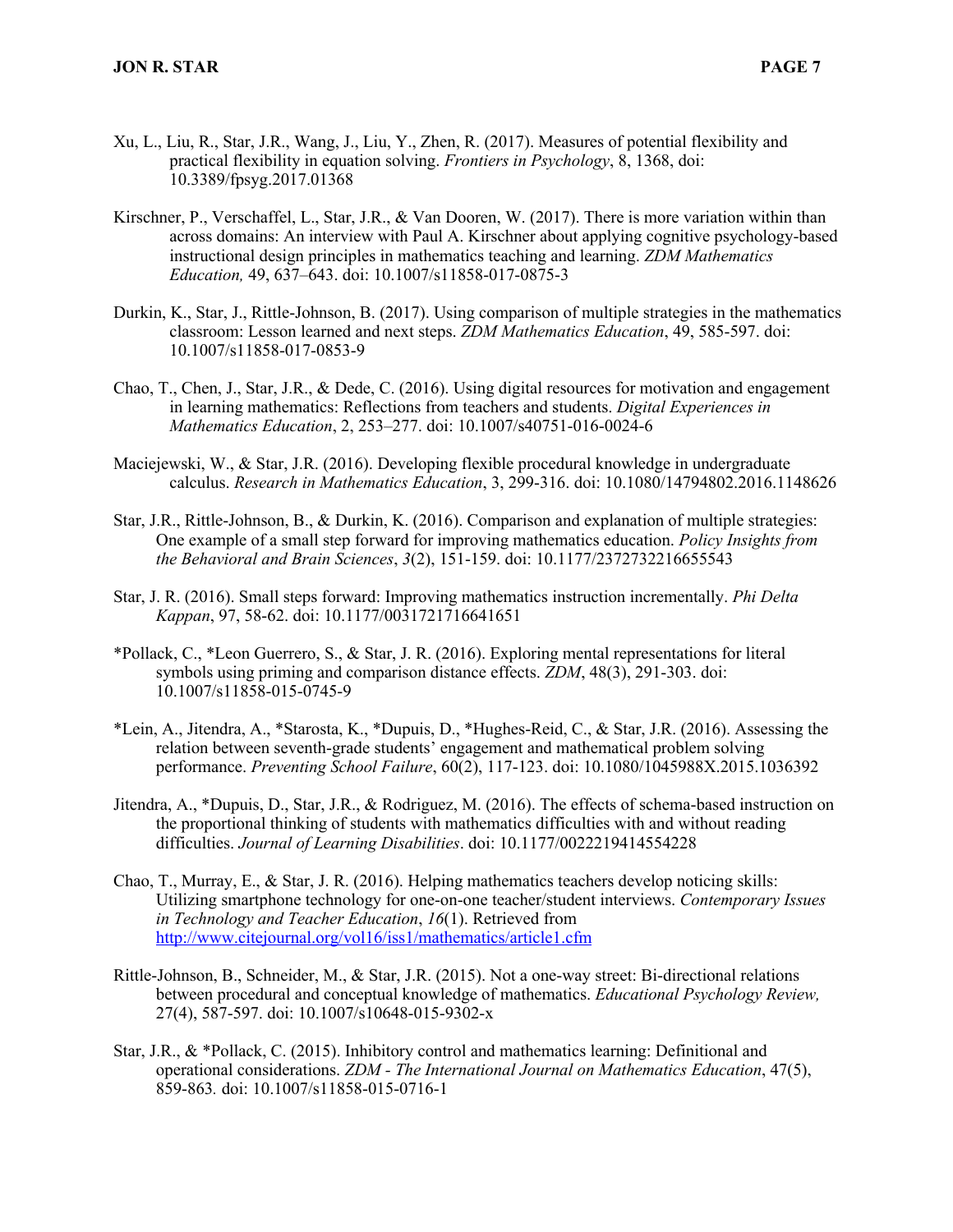- Star, J.R., Newton, K., \*Pollack, C., \*Kokka, K., Rittle-Johnson, B., & \*Durkin, K. (2015). Student, teacher, and instructional characteristics related to students' gains in flexibility. *Contemporary Educational Psychology*, 41, 198-208. doi: dx.doi.org/10.1016/j.cedpsych.2015.03.001
- Star, J.R., \*Pollack, C., \*Durkin, K., Rittle-Johnson, B., \*Lynch, K., Newton, K., & \*Gogolen, C. (2015). Learning from comparison in algebra. *Contemporary Educational Psychology*, 40, 41-54. doi: dx.doi.org/10.1016/j.cedpsych.2014.05.005
- Star, J.R., \*Chen, J., \*Taylor, M., \*Durkin, K., Dede, C., & \*Chao, T. (2014). Evaluating technologybased strategies for enhancing motivation in mathematics. *International Journal of STEM Education*, 1:7. doi:10.1186/2196-7822-1-7. http://www.stemeducationjournal.com/content/1/1/7
- \*Lynch, K. & Star, J.R. (2014). Exploring teachers' implementation of comparison in Algebra I. *Journal of Mathematical Behavior*, 35, 144-163. doi: dx.doi.org/10.1016/j.jmathb.2014.07.003
- \*Lynch, K., & Star, J.R. (2014). Teachers' views about multiple strategies in middle and high school mathematics. *Mathematical Thinking and Learning*, 16(2), 85-108. doi: 10.1080/10986065.2014.889501.
- Joglar, N., Sordo, J., & Star, J.R. (2014). Designing Geometry 2.0 learning environments: A preliminary study with primary school students. *International Journal of Mathematical Education in Science and Technology*, 45(3), 396-416.
- \*Vig, R., \*Murray, E., & Star, J.R. (2014). Model breaking points conceptualized. *Educational Psychology Review*, 26, 73-90.
- \*Lynch, K., & Star, J.R. (2014). Views of struggling students on instruction incorporating multiple strategies in Algebra I: An exploratory study. *Journal for Research in Mathematics Education*, 45(1), 6-18.
- Jitendra, A., Lein, A., Star, J., & Dupuis, D. (2013). The contribution of domain-specific knowledge in predicting students' proportional word problem solving performance. *Educational Research and Evaluation*, 19(8), 700-716.
- Newton, K.J., & Star, J.R. (2013). Exploring the nature and impact of model teaching with worked example pairs. *Mathematics Teacher Educator*, 2(1), 86-102.
- \*Murray, E., & Star, J.R. (2013). What do secondary prospective mathematics teachers need to know? Content courses connecting secondary and tertiary mathematics. *Notices of the American Mathematical Society*, 60(10), 1297-1299.
- Star, J.R., & Stylianides, G.J. (2013). Procedural and conceptual knowledge: Exploring the gap between knowledge type and knowledge quality. *Canadian Journal of Science, Mathematics, and Technology Education*, 13(2), 169-181.
- \*Cheng, D., Star, J.R., & Chapin, S. (2013). Middle school students' reasoning about steepness and proportions. *New Waves – Educational Research & Development,* 16(1).
- Star, J.R., & \*Kokka, K. (2013). Using strategic interruptions to effectively integrate whole class and small group instruction in mathematics. *The Mathematics Educator* (Singapore), 14 (1&2), 1-20.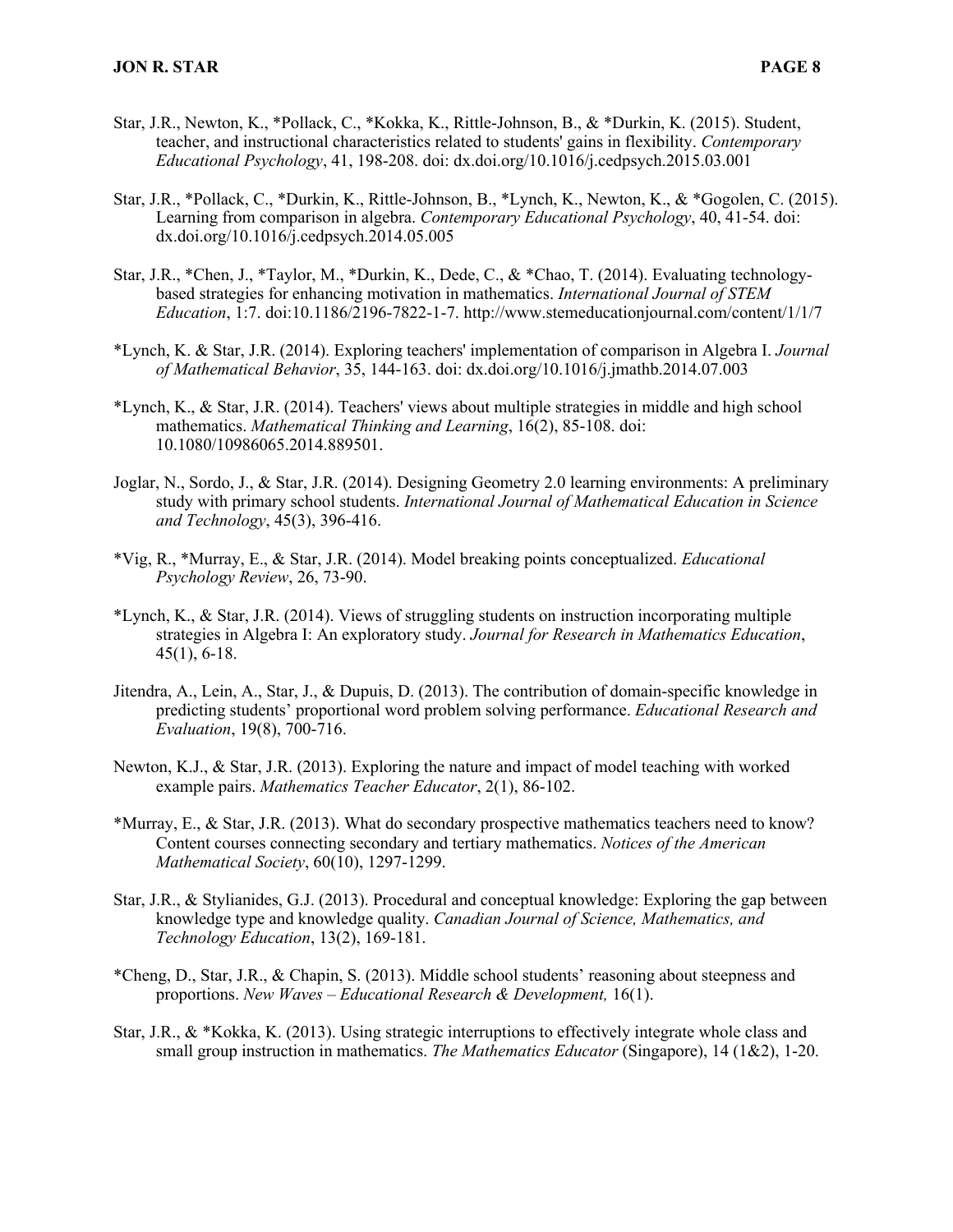- Jitendra, A.K., Star, J.R., Dupuis, D., & Rodriguez, M. (2013). Effectiveness of schema-based instruction for improving seventh-grade students' proportional reasoning: A randomized experiment. *Journal of Research on Educational Effectiveness*, 6(2), 114-136.
- Jitendra, A.K., & Star, J.R. (2012). Contrasting high- and low-ability students' word problem solving: The role of schema-based instruction. *Learning and Individual Differences*, 22(1), 151-158.
- Rittle-Johnson, B., Star, J.R., & \*Durkin, K. (2012). Developing procedural flexibility: When should multiple procedures be introduced? *British Journal of Educational Psychology*, 82, 436-455.
- Schneider, M., Rittle-Johnson, B., & Star, J.R. (2011). Relations between conceptual knowledge, procedural knowledge, and procedural flexibility in two samples differing in prior knowledge. *Developmental Psychology*, 47(6), 1525-1538.
- Seethaler, P., Fuchs, L., Star, J.R., & Bryant, J. (2011). The cognitive predictors of computational skill with whole versus rational numbers. *Learning and Individual Differences*, 21, 536-542*.*
- Jitendra, A.K., Star, J.R., Rodriguez, M., Lindell, M., & Someki, F. (2011). Improving students' proportional thinking using schema-based instruction. *Learning and Instruction*, 21, 731-745.
- \*Aizikovitsh-Udi, E., & Star, J.R. (2011). The skill of asking good questions in mathematics teaching. *Procedia - Social and Behavior Sciences*, 15, 1354-1358.
- Yakes, C., & Star, J.R. (2011). Using comparison to develop teachers' flexibility in algebra. *Journal of Mathematics Teacher Education*, 14, 175-191.
- Jitendra, A.K., & Star, J.R. (2011). Meeting the needs of students with learning disabilities in inclusive mathematics classrooms: The role of schema-based instruction on mathematical problem solving. *Theory into Practice*, 50(1), 12-19.
- Newton, K., Star, J.R., & \*Lynch, K. (2010). Exploring the development of flexibility in struggling algebra students. *Mathematical Thinking and Learning*, 12(4), 282-305.
- Star, J.R., \*Kenyon, M., \*Joiner, R., & Rittle-Johnson, B. (2010). Comparison helps students learn to be better estimators. *Teaching Children Mathematics*, *16*(9), 557-563.
- Star, J.R., \*Kenyon, M., \*Joiner, R., & Rittle-Johnson, B. (2010). Comparing pays off! *Mathematics Teacher, 103*(8), 608-612.
- Rittle-Johnson, B., Star, J.R., & \*Durkin, K. (2009). The importance of prior knowledge when comparing examples: Impact on conceptual and procedural knowledge of equation solving. *Journal of Educational Psychology*, *101*(4), 836-852.
- Star, J.R., & Newton, K.J. (2009). The nature and development of experts' strategy flexibility for solving equations. *ZDM - The International Journal on Mathematics Education*, *41*, 557-567.
- Star, J.R., Rittle-Johnson, B., \*Lynch, K., & \*Perova, N. (2009). The role of prior knowledge and comparison in the development of strategy flexibility: The case of computational estimation. *ZDM - The International Journal on Mathematics Education, 41,* 569-579.
- Heinz, A., Star, J.R., & Verschaffel, L. (2009). Flexible and adaptive use of strategies and representations in mathematics education. *ZDM - The International Journal on Mathematics Education, 41*, 535- 540.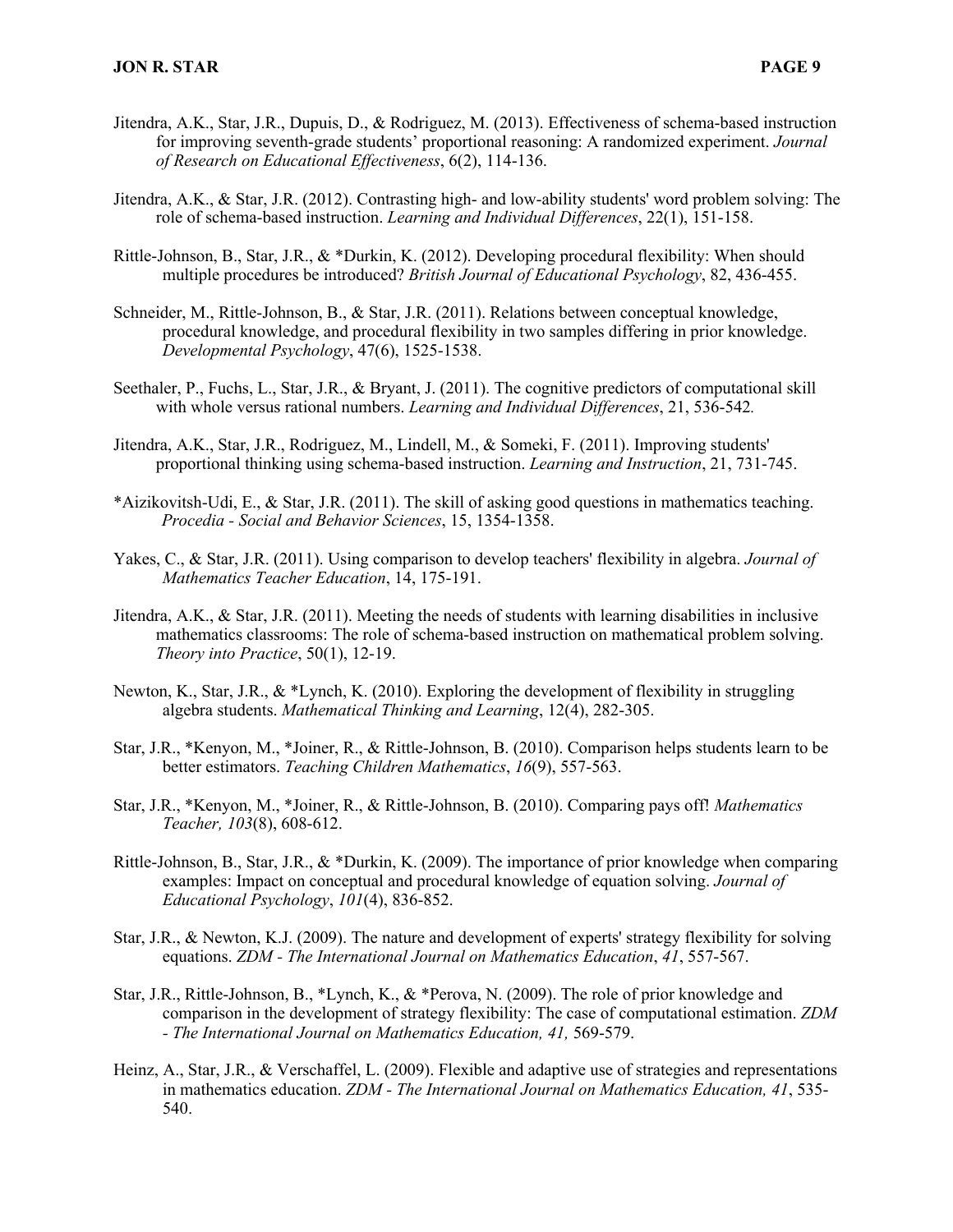- Jitendra, A., Star, J.R., Starosta, K., Leh, J., Sood, S., Caskie, G., Hughes, C., & Mack, T. (2009). Improving seventh grade students' learning of ratio and proportion: The role of schema-based instruction and self-monitoring. *Contemporary Educational Psychology, 34*(9), 250-264.
- Star, J.R., & Rittle-Johnson, B. (2009). Making algebra work: Instructional strategies that deepen student understanding, within and between representations. *ERS Spectrum, 27*(2), 11-18*.*
- Rittle-Johnson, B, & Star, J.R. (2009). Compared to what? The effects of different comparisons on conceptual knowledge and procedural flexibility for equation solving. *Journal of Educational Psychology, 101*(3), 529-544.
- Silver, E., Mesa, V., Morris, K., Star, J.R., & Benken, B. (2009). Teaching for understanding: An analysis of mathematics lessons submitted by teachers seeking NBPTS certification. *American Educational Research Journal*, 46(2), 501-531.
- \*Haser, C., & Star, J.R. (2009). Change in beliefs after first-year of teaching: The case of Turkish national curriculum context. *International Journal of Educational Development, 29*, 293-302.
- Star, J.R., & Rittle-Johnson, B. (2009). It pays to compare: An experimental study on computational estimation. *Journal of Experimental Child Psychology*, *102*, 408-426.
- Star, J.R., & Rittle-Johnson, B. (2008). Flexibility in problem solving: The case of equation solving. *Learning and Instruction, 18,* 565-579.
- Star, J.R., & \*Strickland, S.K. (2008). Learning to observe: Using video to improve preservice teachers' ability to notice. *Journal of Mathematics Teacher Education*, 11, 107-125.
- Star, J.R., Johnston, J., & Petty, L.I. (2008). Using contextualized instruction to remediate adult learners' mathematical attitudes and understandings. *International Journal of Instructional Media, 35*(1), 17-25.
- Star, J.R. & \*Chang, K. (2008). Looking inside Chinese mathematics education: A review of *How Chinese Learn Mathematics*. *Journal for Research in Mathematics Education, 39*(2), 213-216.
- Star, J.R., Smith, J., & Jansen, A. (2008). What do students notice as different between reform and traditional mathematics programs? *Journal for Research in Mathematics Education*, *39*(1), 9-32.
- Rittle-Johnson, B, & Star, J.R. (2007). Does comparing solution methods facilitate conceptual and procedural knowledge? An experimental study on learning to solve equations*. Journal of Educational Psychology*, *99*(3), 561-574.
- Star, J.R. (2007). Foregrounding procedural knowledge. *Journal for Research in Mathematics Education, 38*(2), 132-135.
- Smith, J., & Star, J.R. (2007). Expanding the notion of impact of Standards-based mathematics curricula. *Journal for Research in Mathematics Education, 38*(1), 3-34.
- Star, J.R., & Smith, J. (2006). An image of calculus reform: Students' experiences of Harvard calculus. *Research in Collegiate Mathematics Education*, *13*, 1-25.
- Star, J.R., & Seifert, C. (2006). The development of flexibility in equation solving. *Contemporary Educational Psychology*, *31*, 280-300.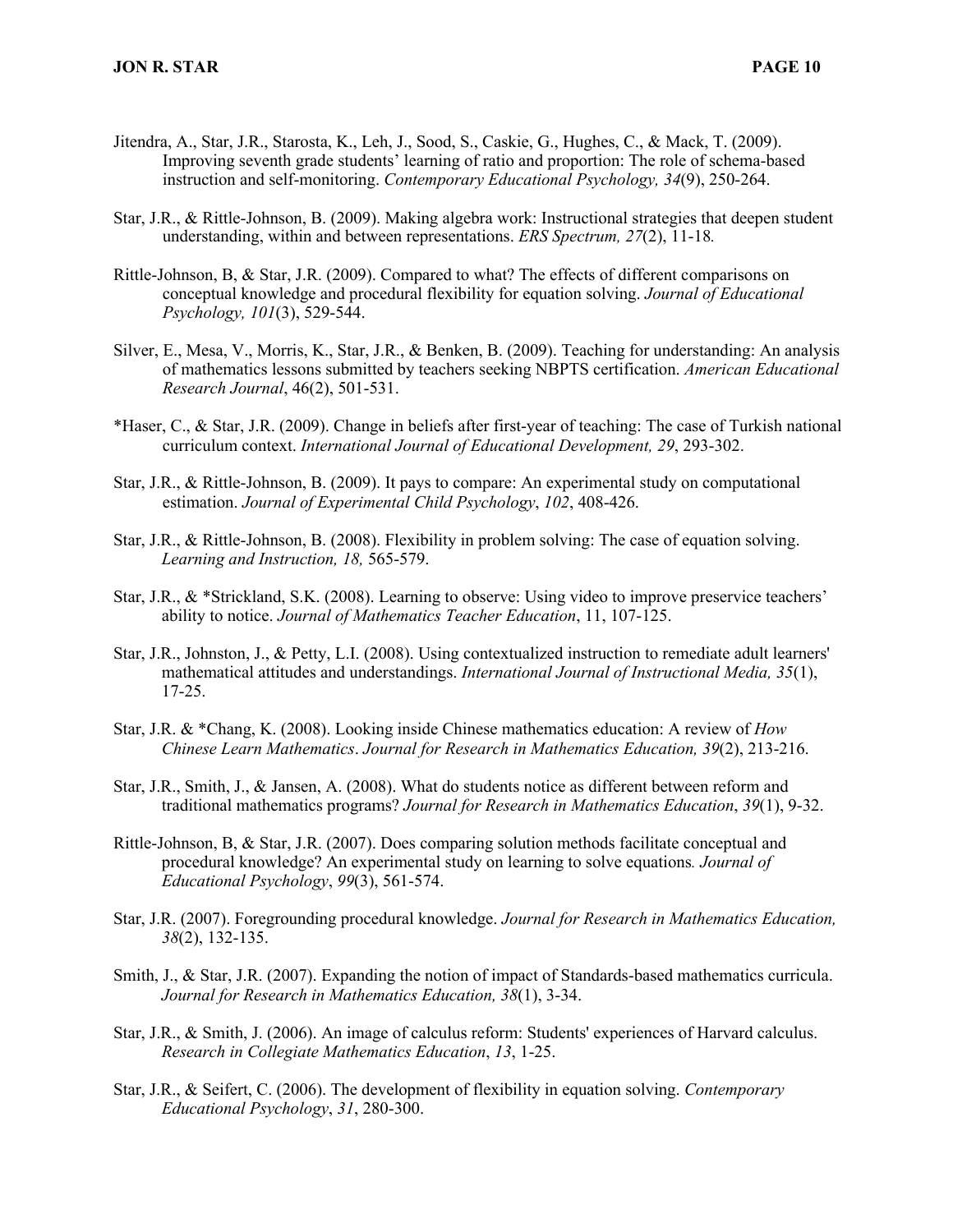- Star, J.R. & Hoffmann, A.J. (2005). Assessing the impact of Standards-based curricula: Investigating students' epistemological conceptions of mathematics. *The Mathematics Educator, 15*(2), 25-34.
- Star, J.R. (2005). Reconceptualizing procedural knowledge. *Journal for Research in Mathematics Education, 36*(5), 404-411.
- \*Haser, C., & Star, J.R. (2004). Beliefs about mathematical understanding. *Academic Exchange Quarterly*, 8(4), 147-151.
- Moss, P., Sutherland, L., Hanford, L, Miller, R., Johnson, D., Geist, P., Koziol, S., Star, J.R, & Pecheone, R. (2004). Interrogating the generalizability of portfolio assessments of beginning teachers: A qualitative study. *Education Policy Analysis Archives*, 12(32).
- Hollander, M., Gelman, S.A., & Star, J.R. (2002). Children's interpretation of generic noun phrases. *Developmental Psychology*, *38*(6), 883-894.
- Gelman, S.A., Star, J.R., & Flukes, J.E. (2002). Children's use of generics in inductive inferences. *Journal of Cognition and Development, 3*(2), 179-199.
- Ben-Zeev, T., & Star, J.R. (2001). Spurious correlations in mathematical thinking. *Cognition and Instruction, 19*(3), 253-275.
- Star, J.R., Herbel-Eisenmann, B., & Smith, J.P., III. (2000). Algebraic concepts: What's really new in new curriculum? *Mathematics Teaching in the Middle School, 5*(7), 446-451.
- Phillips, E., Smith, J.P., III, Star, J.R., & Herbel-Eisenmann, B. (1998). Algebra in the middle grades. *New England Mathematics Journal*, 30*(2*), 48-60.

#### **Reports**

- Star, J. R., Caronongan, P., Foegen, A., Furgeson, J., Keating, B., Larson, M. R., Lyskawa, J., McCallum, W. G., Porath, J., & Zbiek, R. M. (2014). *Teaching Strategies for Improving Algebra Knowledge in Middle and High School Students* (NCEE 2014-4333). Washington, DC: National Center for Education Evaluation and Regional Assistance (NCEE), Institute of Education Sciences, U.S. Department of Education. Retrieved from the NCEE website: http://ncer.edu.gov.
- Gersten, R., Beckmann, S., Clarke, B., Foegen, A., Marsh, L., Star, J.R., & Witzel, B. (2009). *Assisting students struggling with mathematics: Response to intervention (RtI) for elementary and middle schools* (NCEE 2009-4060). Washington, D.C.: National Center on Educational Research, Institute of Education Sciences, U.S. Department of Education. Retrieved from http://ncer.edu.gov.
- Halpern, D., Aronson, J., Reimer, N. Simpkins, S., Star, J.R., & Wentzel, K. (2007). *Encouraging girls in math and science* (NCER 2007-2003). Washington, D.C.: National Center on Educational Research, Institute of Education Sciences, U.S. Department of Education. Retrieved from http://ncer.edu.gov.

#### **Invited Papers**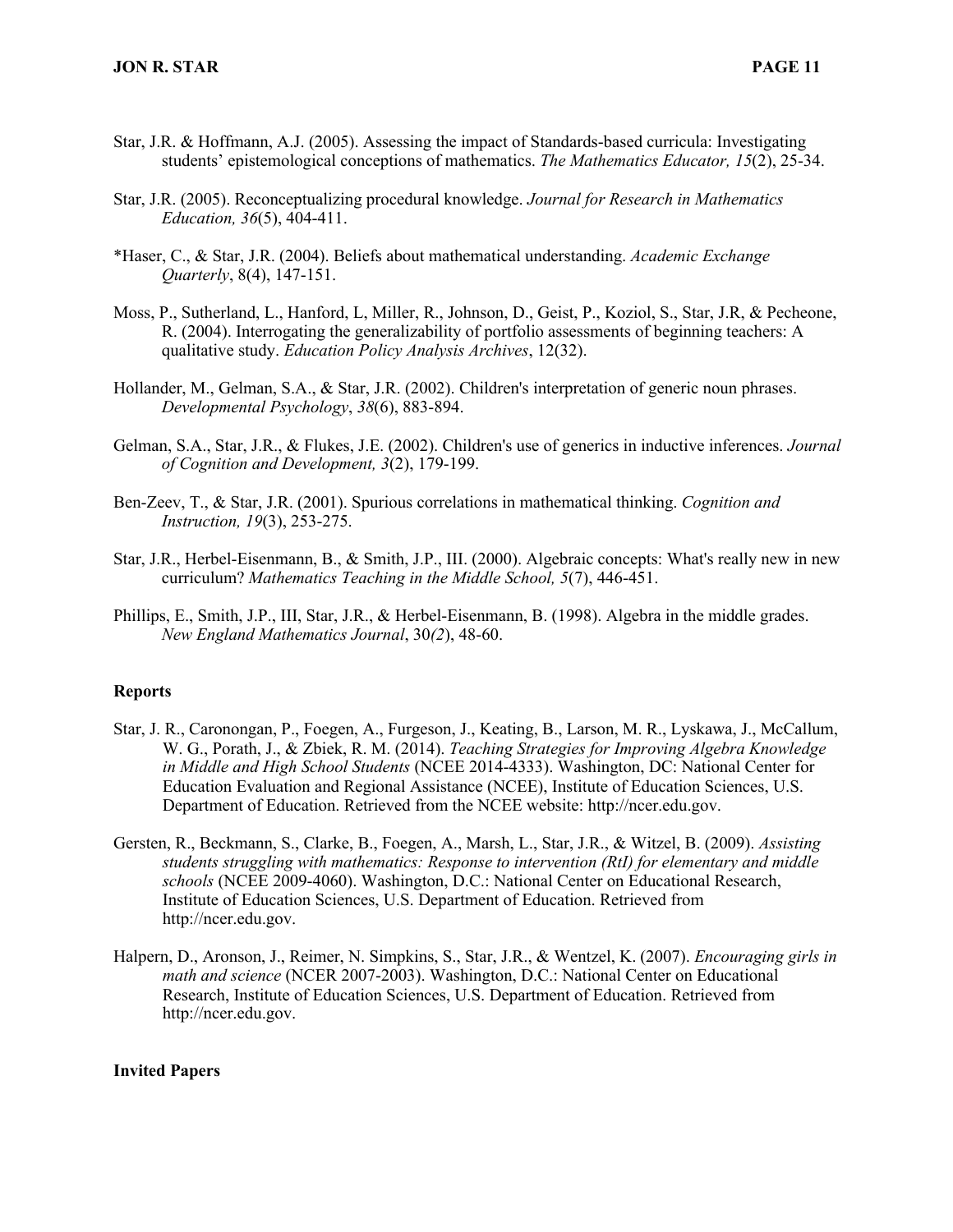- Star, J.R. (2017). Investigar en educación matemática para mejorar la política educative. Politikon. http://politikon.es/2017/01/20/investigacion-en-educacion-matematica-para-mejorar-la-politicaeducativa/
- Star, J.R. (2015). *When not to persevere: Nuances related to perseverance in mathematical problem solving*. Spencer Foundation. http://www.spencer.org/resources/content/4/3/4/documents/star\_mip\_0415.pdf
- Star, J.R. (2014). Relational and instrumental understanding in mathematics education. In S. Lerman (Ed.), *Encyclopedia of Mathematics Education*. Springer.
- Oakes, A., & Star, J.R. (2008, March). Getting to "got it": Helping mathematics students reach deep understanding. *The Center for Comprehensive School Reform and Improvement Newsletter*, 1-4.
- Star, J.R. (2008, April). It pays to compare! Using comparison to help build students' flexibility in mathematics. *The Center for Comprehensive School Reform and Improvement Newsletter*, 1-4.

#### **Refereed Conference Proceedings**

- Star, J.R., Rittle-Johnson, B., Durkin, K., Shero, M., & Sommer, J. (2020). *Teaching for improved procedural flexibility in mathematics.* In Gresalfi, M. and Horn, I. S. (Eds.), The Interdisciplinarity of the Learning Sciences, 14th International Conference of the Learning Sciences (ICLS) 2020, Volume 4 (pp. 2285-2288). Nashville, Tennessee: International Society of the Learning Sciences. https://repository.isls.org//handle/1/6533.
- Star, J.R. (2018, May). Flexibility in mathematical problem solving: The state of the field. In F-J. Hsieh (Ed.), *Proceedings of the 8th ICMI-East Asia Regional Conference on Mathematics Education* (Volume 1, pp. 15-25). Taipei, Taiwan: EARCOME.
- Chao, T., Schiller, L., Suslavich, M., Venditta, A., Desharnais, C., & Star, J.R. (2013, November). How sharing of student strategies can de-emphasize a lesson's mathematical point. In M. Martinez & A. Castro Superfine (Eds.), *Proceedings of the 35th annual meeting of the North American Chapter of the International Group for the Psychology of Mathematics Education*. Chicago, IL: University of Illinois at Chicago.
- Star, J.R., Newton, K., Pollack, C., Kokka, K., Rittle-Johnson, B. (2013). *Relating teacher characteristics, student characteristics, and instructional practices to flexibility in algebra.* In M. Martinez & A. Castro Superfine (Eds.), *Proceedings of the 35th annual meeting of the North American Chapter of the International Group for the Psychology of Mathematics Education* (p. 572). Chicago, IL: University of Illinois at Chicago.
- Star, J.R., Gogolen, C., & Jitendra, A. (2012). Exploring the impact of knowledge of multiple strategies on students' learning about proportions. In L.R. Van Zoest, J.-J. Lo, & J. L. Kratky (Eds.), (2012). *Proceedings of the 34nd annual meeting of the North American Chapter of the International Group for the Psychology of Mathematics Education* (p. 1013). Kalamazoo, MI: Western Michigan University.
- Lynch, K., & Star, J.R. (2012, October). Views of less prepared students on instruction incorporating the comparison of multiple strategies in Algebra I. In L.R. Van Zoest, J.-J. Lo, & J. L. Kratky (Eds.), (2012). *Proceedings of the 34nd annual meeting of the North American Chapter of the International Group for the Psychology of Mathematics Education* (p. 1008). Kalamazoo, MI: Western Michigan University.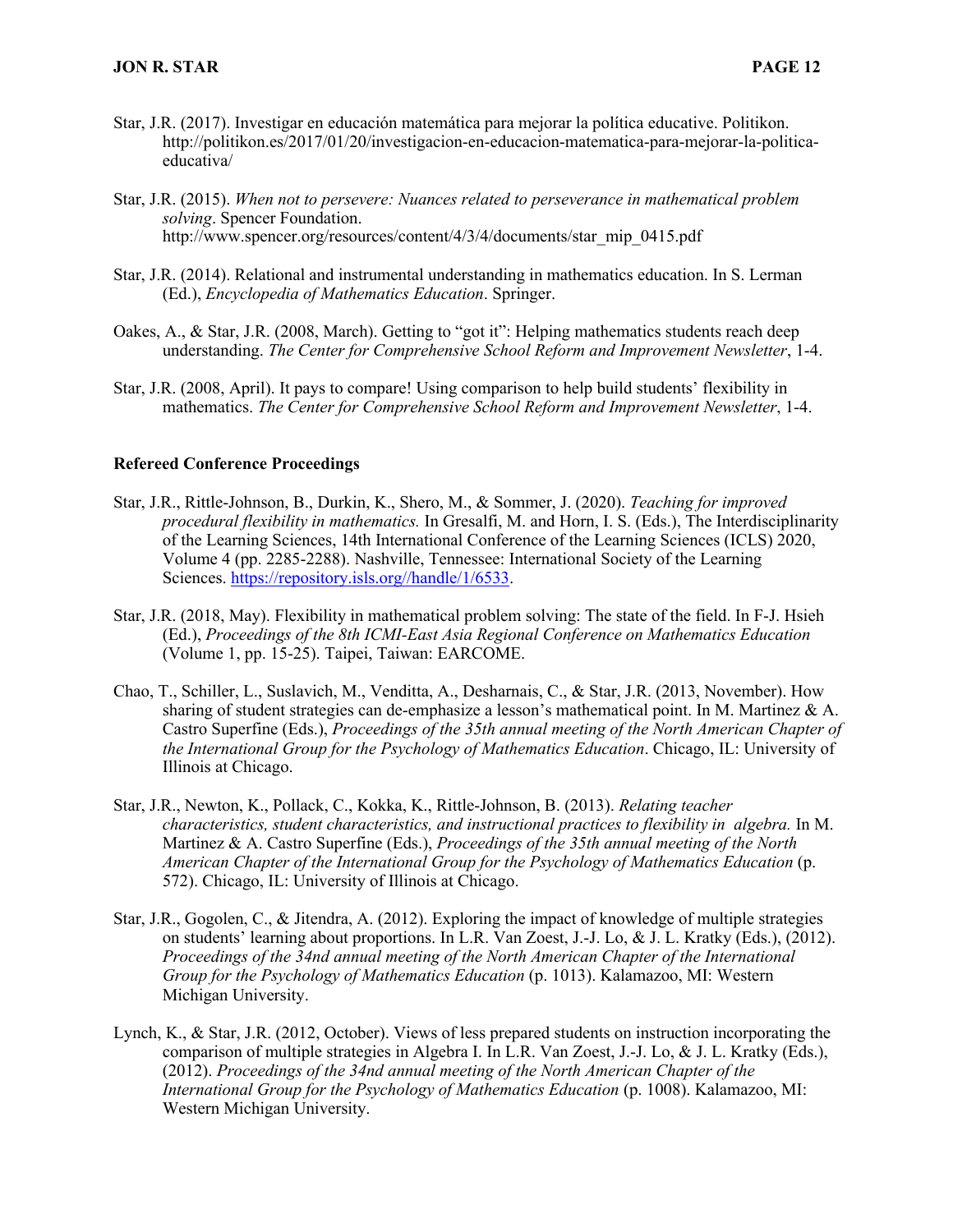- Lynch, K., & Star, J.R. (2010). Teaching mathematics with multiple strategies in middle and high school. P. Brosnan, D.B. Erchick, & L. Flevares, (Eds.), (2010). *Proceedings of the 32nd annual meeting of the North American Chapter of the International Group for the Psychology of Mathematics Education* (pp. 410-418). Columbus, OH: The Ohio State University.
- Pollack, C., & Star, J.R. (2010). From the laboratory to the classroom: Designing a research-based curriculum around the use of comparison. P. Brosnan, D.B. Erchick, & L. Flevares, (Eds.). (2010), *Proceedings of the 32nd annual meeting of the North American Chapter of the International Group for the Psychology of Mathematics Education* (p. 281). Columbus, OH: The Ohio State University.
- Newton, K., Star, J.R., & Perova, N. (2010). Learning by teaching: Using a model teaching activity to help teachers learn to use comparison in algebra. P. Brosnan, D.B. Erchick, & L. Flevares, (Eds.), (2010). *Proceedings of the 32nd annual meeting of the North American Chapter of the International Group for the Psychology of Mathematics Education* (pp. 1437-1445). Columbus, OH: The Ohio State University.
- Schanzer, E., & Star, J.R. (2010). Teaching on the wall of Plato's cave: How representational affinity impacts understanding of algebraic functions. P. Brosnan, D.B. Erchick, & L. Flevares, (Eds.), (2010). *Proceedings of the 32nd annual meeting of the North American Chapter of the International Group for the Psychology of Mathematics Education* (p. 284). Columbus, OH: The Ohio State University.
- Star, J.R., & Newton, K. (2009). The nature and development of experts' strategy flexibility for solving equations. In S.L. Swars, D.W. Stinson, & S. Lemons-Smith, (Eds.), *Proceedings of the 31st annual meeting of the North American Chapter of the International Group for the Psychology of Mathematics Education* (pp. 162-169)*.* Atlanta, GA: Georgia State University.
- Newton, K., & Star, J.R. (2009). Exploring procedural flexibility in struggling algebra students. In S.L. Swars, D.W. Stinson, & S. Lemons-Smith, (Eds.), *Proceedings of the 31st annual meeting of the North American Chapter of the International Group for the Psychology of Mathematics Education* (pp. 210-217)*.* Atlanta, GA: Georgia State University.
- Star, J.R., & Rittle-Johnson, B. (2009). The role of prior knowledge in the development of strategy flexibility: The case of computational estimation. In S.L. Swars, D.W. Stinson, & S. Lemons-Smith, (Eds.), *Proceedings of the 31st annual meeting of the North American Chapter of the International Group for the Psychology of Mathematics Education* (pp. 577-584)*.* Atlanta, GA: Georgia State University.
- Jitendra, A., & Star, J.R. (2009). Improving seventh grade students' learning of ratio and proportion using schema-based instruction and self-monitoring. In S.L. Swars, D.W. Stinson, & S. Lemons-Smith, (Eds.), *Proceedings of the 31st annual meeting of the North American Chapter of the International Group for the Psychology of Mathematics Education* (pp. 757-764)*.* Atlanta, GA: Georgia State University.
- Yakes, C., & Star, J.R. (2009). Developing teachers' flexibility in algebra through comparison. In S.L. Swars, D.W. Stinson, & S. Lemons-Smith, (Eds.), *Proceedings of the 31st annual meeting of the North American Chapter of the International Group for the Psychology of Mathematics Education* (pp. 965-973)*.* Atlanta, GA: Georgia State University.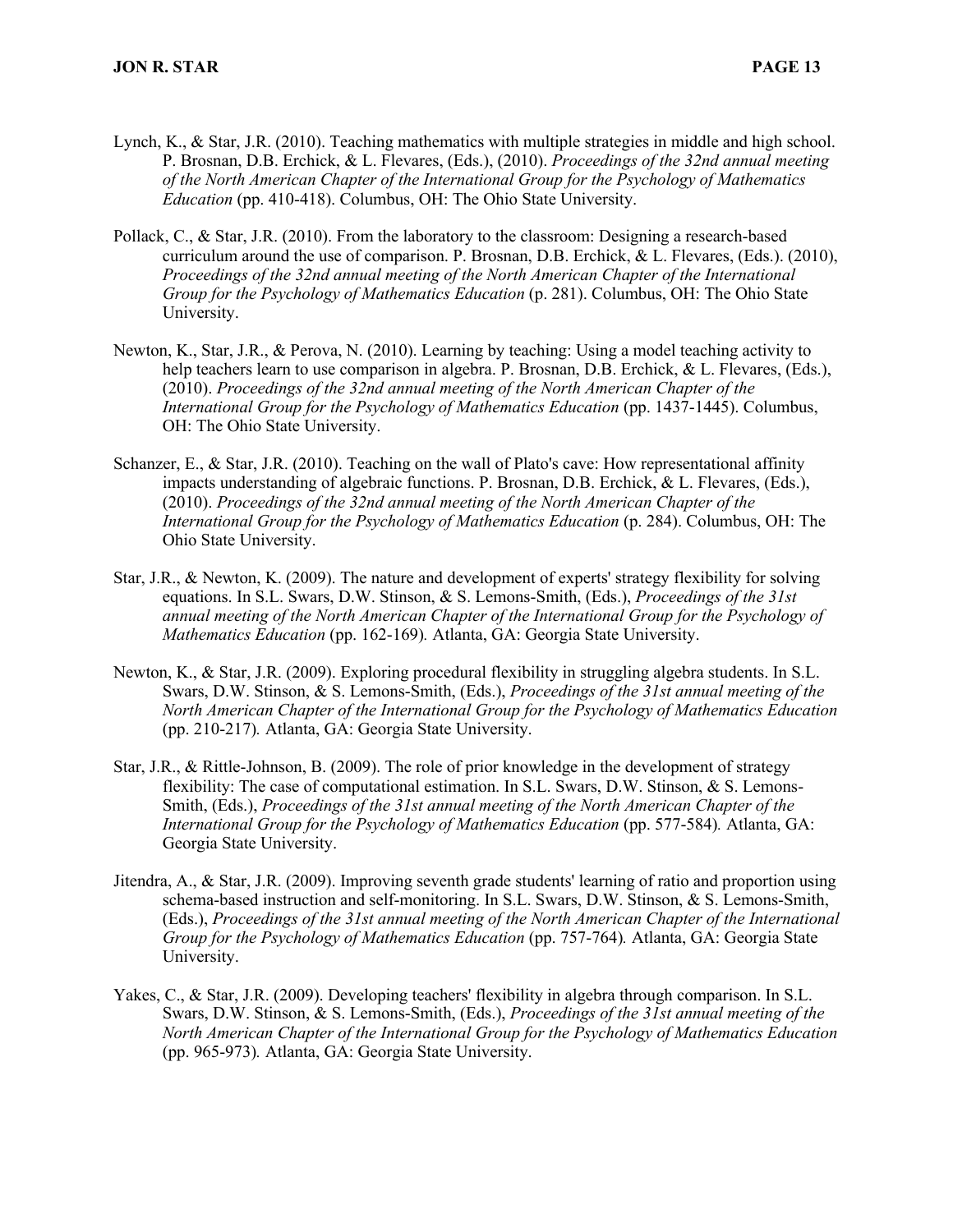- Rittle-Johnson, B. & Star, J. (2007). Compared to what? How different types of comparison facilitate transfer in mathematics. In D. S. McNamara & G. Trafton (Eds.), *Proceedings of the 29th Meeting of the Cognitive Science Society*. (pp. 21-22). Austin, TX: Cognitive Science Society.
- Star, J.R. (2005). Students' use of standard algorithms for solving linear equations. In Lloyd, G., Wilson, M., Wilkins, J, & Behm, S. (Eds.), *Proceedings of the twenty-seventh annual meeting of the North American chapter of the International Group for the Psychology of Mathematics Education*. Blacksburg, VA: Virginia Tech University.
- Glasser, H. & Star, J.R. (2005). Interview effects on the development of algebraic strategies. In Lloyd, G., Wilson, M., Wilkins, J, & Behm, S. (Eds.), *Proceedings of the twenty-seventh annual meeting of the North American chapter of the International Group for the Psychology of Mathematics Education*. Blacksburg, VA: Virginia Tech University.
- Demir, M. & Star, J.R. (2005). Effectiveness of the 'change in variable' strategy for solving linear equations. In Lloyd, G., Wilson, M., Wilkins, J, & Behm, S. (Eds.), *Proceedings of the twentyseventh annual meeting of the North American chapter of the International Group for the Psychology of Mathematics Education*. Blacksburg, VA: Virginia Tech University.
- Chang, K. & Star, J.R. (2005). Investigating variations in problem-solving strategies for solving linear equations. In Lloyd, G., Wilson, M., Wilkins, J, & Behm, S. (Eds.), *Proceedings of the twentyseventh annual meeting of the North American chapter of the International Group for the Psychology of Mathematics Education*. Blacksburg, VA: Virginia Tech University.
- Lee, K. & Star, J.R. (2005). The "insertion" error in solving linear equations. In Lloyd, G., Wilson, M., Wilkins, J, & Behm, S. (Eds.), *Proceedings of the twenty-seventh annual meeting of the North American chapter of the International Group for the Psychology of Mathematics Education*. Blacksburg, VA: Virginia Tech University.
- Gucler, B. & Star, J.R. (2005). Multiple solution strategies for linear equation solving. In Lloyd, G., Wilson, M., Wilkins, J, & Behm, S. (Eds.), *Proceedings of the twenty-seventh annual meeting of the North American chapter of the International Group for the Psychology of Mathematics Education*. Blacksburg, VA: Virginia Tech University.
- Star, J.R. & Madnani, J. (2004). Which way is best? Students' conceptions of optimal strategies for solving equations. In McDougall, D. & Ross, J. (Eds.), *Proceedings of the twenty-sixth annual meeting of the North American chapter of the International Group for the Psychology of Mathematics Education* (pp. 483-489). Toronto: University of Toronto.
- Wood, M.B. & Star, J.R. (2004). Making sense (or not) out of linear equations. In McDougall, D. & Ross, J. (Eds.), *Proceedings of the twenty-six annual meeting of the North American chapter of the International Group for the Psychology of Mathematics Education* (pp. 323). Toronto: University of Toronto.
- Haser, C. & Star, J.R. (2004). Preservice teachers' beliefs about mathematical understanding. In McDougall, D. & Ross, J. (Eds.), *Proceedings of the twenty-six annual meeting of the North American chapter of the International Group for the Psychology of Mathematics Education* (pp. 925-931). Toronto: University of Toronto.
- Star, J.R. (2002). Re-conceptualizing procedural knowledge: The emergence of "intelligent" performances among equation solvers. In Mewborn, D., Sztajn, P., White, D., Wiegel, H., Bryant, R., & Nooney, K. (Eds.), *Proceedings of the twenty-fourth annual meeting of the North American*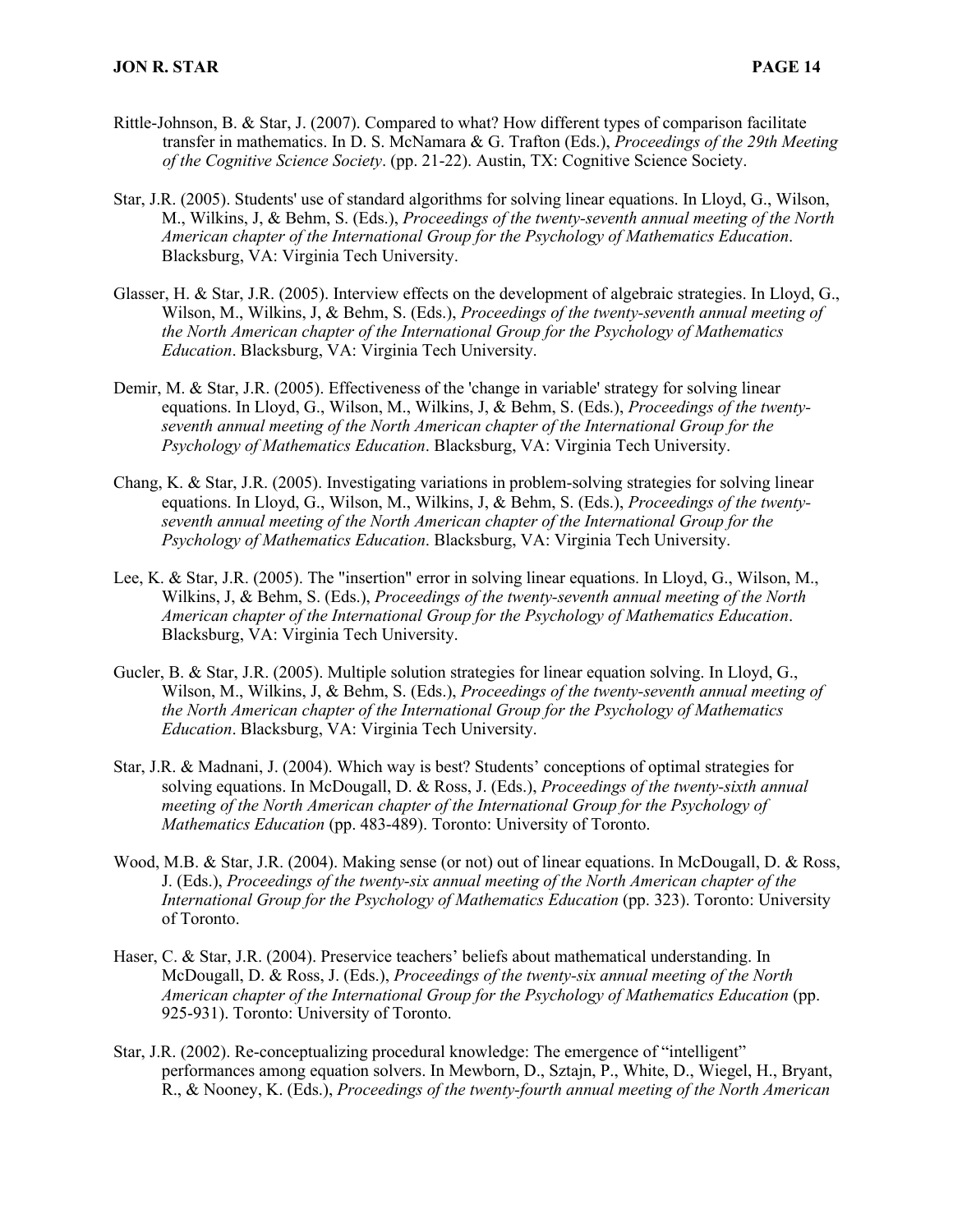*chapter of the International Group for the Psychology of Mathematics Education* (pp. 999-1007). Columbus, OH: ERIC Clearinghouse for Science, Mathematics, and Environmental Education.

- Star, J.R., & Hoffmann, A.J. (2002). Assessing students' conceptions of reform mathematics. In Mewborn, D., Sztajn, P., White, D., Wiegel, H., Bryant, R., & Nooney, K. (Eds.), *Proceedings of the twenty-fourth annual meeting of the North American chapter of the International Group for the Psychology of Mathematics Education* (pp. 1729-1732). Columbus, OH: ERIC Clearinghouse for Science, Mathematics, and Environmental Education.
- Star, J.R., Berk, D., Burdell, C., Hoffmann, A.J., Lazarovici, V., Lewis, G., & Smith, J. (2001). Students' reactions and adjustments to fundamental curricular changes: What are "mathematical transitions"? How can we study them? In R. Speiser, C. Maher, & C. Walter (Eds.), *Proceedings of the twentythird annual meeting of the North American chapter of the International Group for the Psychology of Mathematics Education* (pp. 117-128). Columbus, OH: ERIC Clearinghouse for Science, Mathematics, and Environmental Education.
- Star, J.R. (2000). Re-"conceptualizing" procedural knowledge in mathematics. In M. Fernandez (Ed.), *Proceedings of the twenty-second annual meeting of the North American chapter of the International Group for the Psychology of Mathematics Education* (pp. 219-223). Columbus, OH: ERIC Clearinghouse for Science, Mathematics, and Environmental Education.
- Star, J.R. (2000). An exploration of successful students' problem solving. In M. Fernandez (Ed.), *Proceedings of the twenty-second annual meeting of the North American chapter of the International Group for the Psychology of Mathematics Education* (p. 357). Columbus, OH: ERIC Clearinghouse for Science, Mathematics, and Environmental Education.
- Smith, J., Herbel-Eisenmann, B., Breaux, G., Burdell, G., Jansen, A., Lewis, G., & Star, J.R. (2000). How do students adjust to fundamental changes in mathematics curricula? In M. Fernandez (Ed.), *Proceedings of the twenty-second annual meeting of the North American chapter of the International Group for the Psychology of Mathematics Education* (pp. 127-132). Columbus, OH: ERIC Clearinghouse for Science, Mathematics, and Environmental Education.
- Star, J.R. (2000). Levels of competence in procedural skills. In B. Fishman & S. O'Connor-Divelbiss (Eds.), *Proceedings of fourth international conference of the Learning Sciences* (pp. 78-79). Mahwah, NJ: Lawrence Erlbaum.
- Star, J.R. (2000). On the relationship between knowing and doing in procedural learning. In B. Fishman & S. O'Connor-Divelbiss (Eds.), *Proceedings of fourth international conference of the Learning Sciences* (pp. 80-86). Mahwah, NJ: Lawrence Erlbaum.
- Star, J.R. (1999). Toward a theory of knowing and doing in mathematics learning. In M. Hahn & S. Stoness (Eds.), *Proceedings of the twenty first annual conference of the Cognitive Science Society* (p. 818). Mahwah, NJ: Lawrence Erlbaum.
- Star, J.R. (1999). Competency in algebra equation solving. In M. Hahn & S. Stoness (Eds.), *Proceedings of the twenty first annual conference of the Cognitive Science Society* (p. 817). Mahwah, NJ: Lawrence Erlbaum.

#### **PRESENTATIONS**

Rittle-Johnson, B., Fujimura, N., Goto, S., Aoyagi, Y., Star, J.R., Durkin, K., & Loehr, A. (2021, April). Building algebraic knowledge and flexibility: A comparison of secondary-school students in the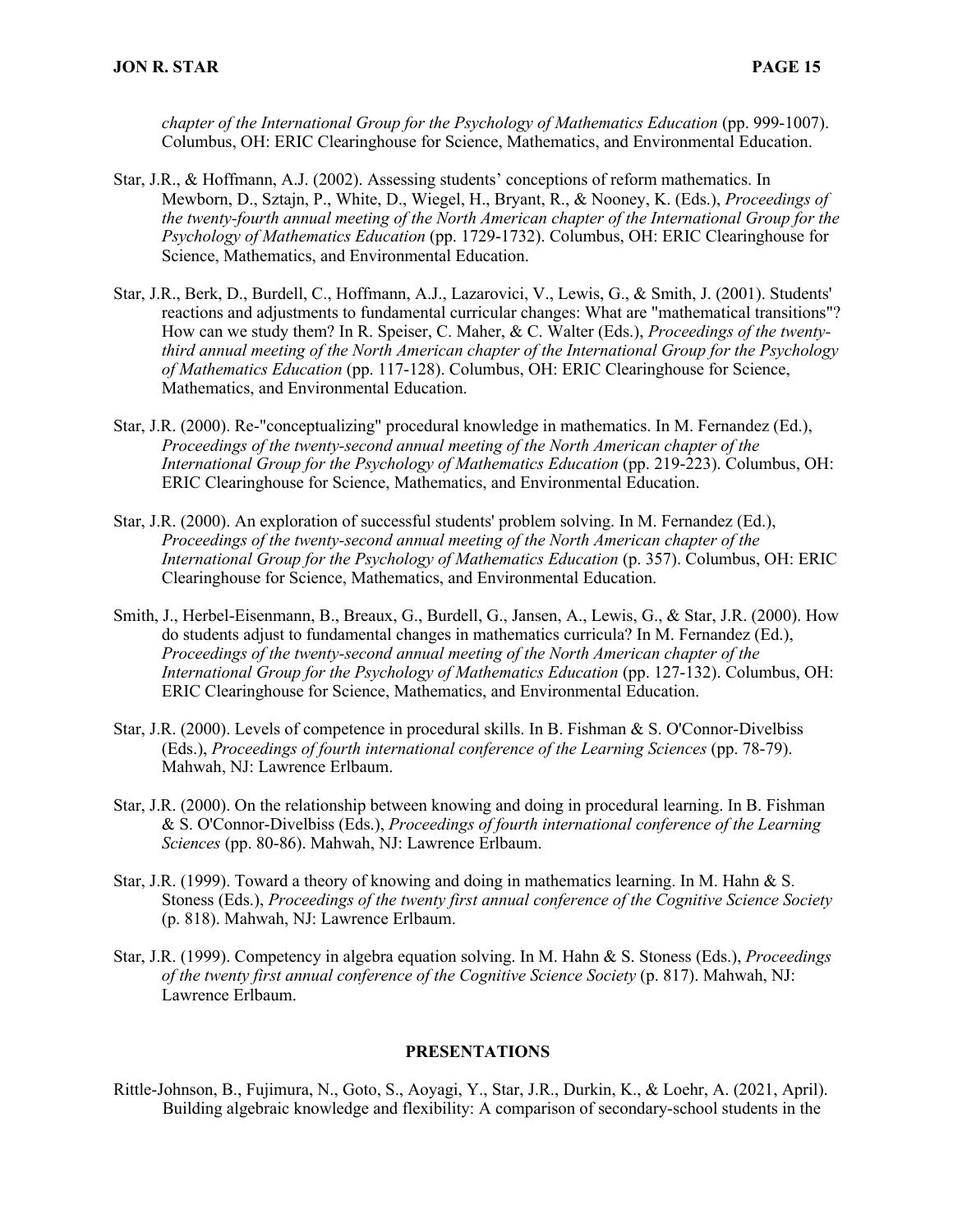U.S. and Japan. Paper presented at the American Educational Research Association (AERA), online.

- Star, J.R. (2021, January). Conceptual and procedural knowledge in mathematics: Past, present, and future. Presentation at the Institut für Didaktik der Mathematik und der Informatik, Münster, Germany.
- Star, J.R. (2020, December). New directions in the study of (and assessment of) procedural flexibility. Erno Lehtinen Online Colloquium, Turku, Finland. https://sites.utu.fi/eloc/en/events/jonstar/#video
- Star, J. R., Durkin, K., Rittle-Johnson, B., & Loehr, A. (2020, June). Effects of comparing and discussing multiple strategies on students' algebra learning. In J. Y. C. Chan & J. K. Bye (Cochairs), *Problem-solving strategy in algebra: From lab to practice.* Symposium accepted at the 2020 Mathematical Cognition & Learning Society Conference. Dublin, Ireland.
- Rittle-Johnson, B., Hickendorff, M., Star, J. R., Durkin, K. & Loehr, A. M. (2020, April) *Comparing and Explaining Examples of Multiple Strategies to Promote Algebra Learning: Instructional Features That Predict Learning* [Symposium]. AERA Annual Meeting San Francisco, CA http://tinyurl.com/skkf8bg (Conference Canceled)
- McMullen, J., Star, J.R., Lehtinen, E., & Rittle-Johnson, B. (2019, August). Individual differences in bootstrapping procedural and conceptual knowledge for future learning. Paper presented at European Association of Research on Learning and Instruction Biennial Conference, Aachen, Germany.
- Loehr, A. M., Durkin, K., Rittle-Johnson, B., Star, J. R. (2019, April). Impact of comparison and explanation of multiple strategies on learning and flexibility in algebra. Paper presented at the American Educational Research Association (AERA), Toronto, Canada.
- Star, J.R. (2018, May). Flexibility in mathematical problem solving: The state of the field. Invited plenary talk at the 8th East Asia Regional Conference on Mathematics Education. Taipei, Taiwan.
- Zhang, Y., Fine, S., Loehr, A., Star, J., & Rittle-Johnson, B. (2018, May). Procedural flexibility for algebra: Assessment development. Poster presentation at the 8th East Asia Regional Conference on Mathematics Education. Taipei, Taiwan.
- Rittle-Johnson, B. Star, J., Durkin, K. & Loehr, A. (2018, May). Comparing solution strategies to promote algebra learning and flexibility. Invited speaker at the  $8<sup>th</sup>$  East Asia Regional Conference on Mathematics Education. Taipei, Taiwan.
- Durkin, K., Loehr, A. M., Rittle-Johnson, B., Star, J. (2018, April). Effects of encouraging comparison and explanation of multiple strategies on instructional practices in algebra classrooms. Roundtable presentation at the American Educational Research Association (AERA), New York City, NY
- Loehr, A. M., Rittle-Johnson, B., Star, J. R., & Desharnais, C. (2018, April). Developing a more comprehensive measure of formal algebra knowledge. Paper presented at the American Educational Research Association (AERA), New York City, NY.
- Schiller, L., & Star, J.R. (2018, April). A solution to algebraic word problems: Schema-based instruction. Paper presented at the American Educational Research Association (AERA), New York City, NY.
- Loehr, A. M., Rittle-Johnson, B., Star, J. R., Kang, J. M., & Durkin, K. (2017, October). Assessing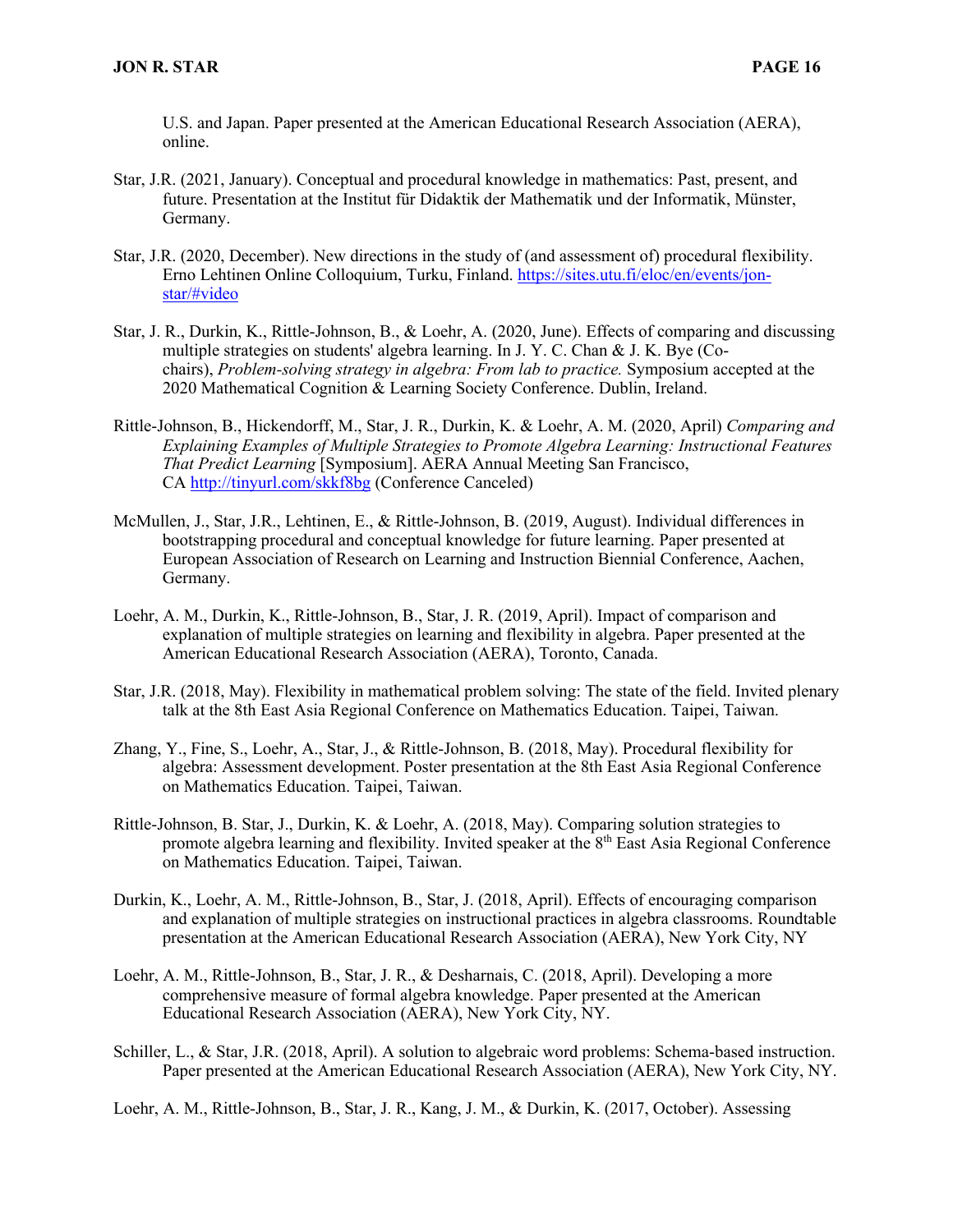conceptual understanding of algebra. Poster presented at the Cognitive Development Society (CDS), Portland, OR.

- Xu, L., Liu, R., Star, J.R., Wang, J., Liu, Y., & Zhen, R. (2017, September). Measures of potential flexibility and practical flexibility in equation solving. Paper presented at European Association of Research on Learning and Instruction Biennial Conference, Tampere, Finland.
- Star, J.R. (2017, September). Turning potential flexibility into flexible performance: The moderating role of self-efficacy and use of flexible cognition. Paper presented at European Association of Research on Learning and Instruction Biennial Conference, Tampere, Finland.
- Star, J.R. (2017, September). 'It's complicated': Some things to think about for your future work (Discussant remarks). Paper presented at European Association of Research on Learning and Instruction Biennial Conference, Tampere, Finland.
- Star, J. R. (2016, December). Un paso más allá de nuestro entorno: Investigación en educación matemática para mejorar la política educativa. Paper given at the workshop Perspectivas en la Formación Inicial del Profesor de Matemáticas. Castro Urdiales, Spain.
- Wang, J., Liu, R., Star, J.R., Xu, L., & Zhen, R. (2016, October). Turning potential flexibility into flexible performance: The moderating role of self-efficacy and use of flexible cognition. Paper given at the Scientific Research Network meeting "Developing competencies in learners: From ascertaining to intervening", Leuven, Belgium.
- Star, J.R., & Hill, H. (2016, May). Panorama de la foración de profesores de matemáticas. Paper presented at the Departamento de Didáctica de las Matemáticas, Universidad Complutense de Madrid, Madrid, Spain.
- Star, J. (2015, September). What do, and what *should,* novice teachers notice about mathematics instruction? Paper presented at the International Conference for Math and Science Teacher Education on Academic and Practical Perspectives on School-based Teacher Training, Oranim, Israel.
- Star, J.R. (2015, October). The importance of being flexible: Improving algebra learning and teaching. Paper presented at the Colloquium of mathematics education of the Institut für Entwicklung und Erforschung des Mathematikunterrichts, Technische Universität, Dortmund, Germany.
- Star, J.R. (2015, October). Toward an educational psychology of STEM learning. Paper given at the Scientific Research Network meeting "Developing competencies in learners: From ascertaining to intervening", Leuven, Belgium.
- Star, J.R. (2016, April). Toward an educational psychology of STEM learning. Paper given at the Kolloquium Lehr Lern Forschung und Fachdidaktik, Institut für Erziehungswissenschaft, ETH University of Zurich, Switzerland.
- Star, J.R. (2016, March). Developing flexible procedural knowledge in undergraduate calculus. Paper presented at the Workshop on The Role of Calculus in the Transition from High School to College Mathematics, Washington, D.C.
- Star, J. (2015, August). Exploring the impact of knowledge of multiple strategies on students' learning about proportions. Paper presented at European Association of Research on Learning and Instruction Biennial Conference, Limassol, Cyprus.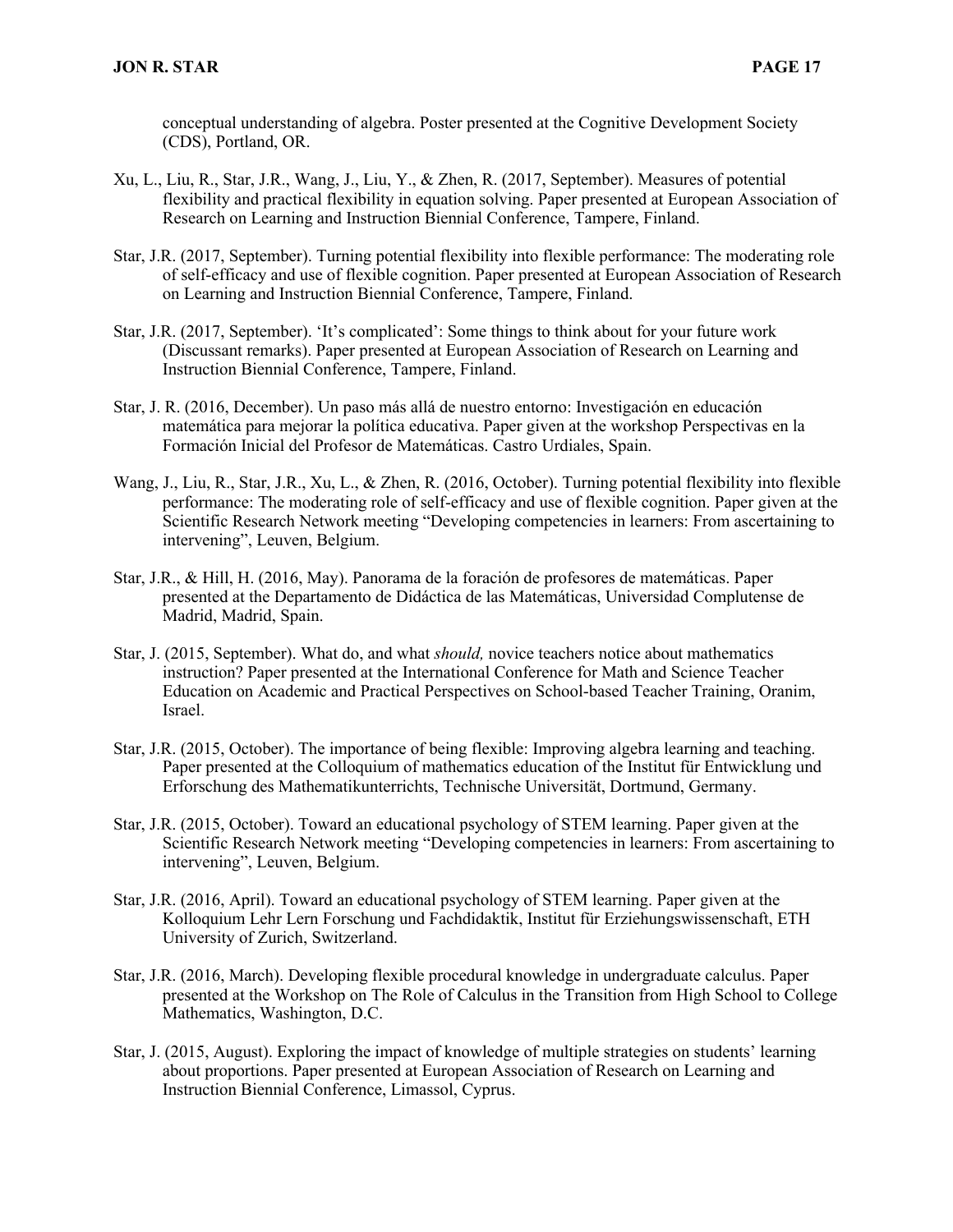- Maciejewski, W., & Star, J.R. (2015, January). Developing flexible procedures in undergraduate Calculus. Paper presented at the Joint Mathematics Meetings (American Mathematical Society and Mathematical Association of America), San Antonio, TX.
- Aizikovitsh-Udi, E., & Star, J.R. (2014, April). From high-tech to high-school: Integrating ex-high tech workers into the high school educational system. Paper presented at the American Educational Research Association (AERA) annual convention, Philadelphia, PA.
- Vig, R., Taylor, M., Chao, T., Pollack, C., & Star, J. (2014, March). Assessing implementation fidelity: Challenges as seen through the lens of two experimental studies. Paper presented at the Society for Research on Educational Effectiveness Spring 2014 Conference, Washington, D.C.
- Chao, T., Schiller, L., Suslavich, M., Venditta, A., Desharnais, C., & Star, J.R. (2013, November). How sharing of student strategies can de-emphasize a lesson's mathematical point. Poster presented at the thirty-fifth annual meeting of the North American Chapter of the International Group for the Psychology of Mathematics Education (PME-NA), Chicago, Illinois.
- Star, J.R., Newton, K., Pollack, C., Kokka, K., Rittle-Johnson, B. (2013, November). *Relating teacher characteristics, student characteristics, and instructional practices to flexibility in algebra.* Poster presented at the thirty-fifth annual meeting of the North American Chapter of the International Group for the Psychology of Mathematics Education (PME-NA), Chicago, Illinois.
- Star, J.R. (2013, August). (Discussant.) Approaches to initiate and support learning by comparing and contrasting cases*.* Paper presented at the European Association of Research on Learning and Instruction Biennial Conference, Munich, Germany.
- Star, J.R., Pollack, C., Newton, K., Kokka, K., Rittle-Johnson, B., & Durkin, K. (2013, August). Teacher and instructional characteristics related to students' gains in flexibility. Paper presented at the European Association of Research on Learning and Instruction Biennial Conference, Munich, Germany.
- Star, J.R., Pollack, C., Durkin, K., Rittle-Johnson, B., Lynch, K., Newton, K., & Gogolen, G. (2013, August). Learning from comparison in algebra. Paper presented at the European Association of Research on Learning and Instruction Biennial Conference, Munich, Germany.
- Star, J. , Chen, J., Durkin, K., Chao, T., & Dede, C. (2013, August). Comparing the effects of alternative technology-based activities on adolescents' mathematics achievement and motivation. Paper presented at the European Association of Research on Learning and Instruction Biennial Conference, Munich, Germany.
- Ehren, M., & Star, J.R. (2013, April). Strategies teachers use to coach students on the high-stakes math test. Paper presented at the American Educational Research Association (AERA) annual convention, San Francisco, California.
- Chen, J., Fitzgerald, S., Petrovai, K., Chao, T., Taylor, M., Star, J.R., & Dede, C. (2013, April). Technology activities that motivate and engage: A qualitative investigation. Paper presented at the American Educational Research Association (AERA) annual convention, San Francisco, California.
- Aizikovitsh-Udi, E., Star, J.R., & Clarke, D. (2013, April). Promoting mathematical thinking through teacher questioning. Paper presented at the American Educational Research Association (AERA) annual convention, San Francisco, California.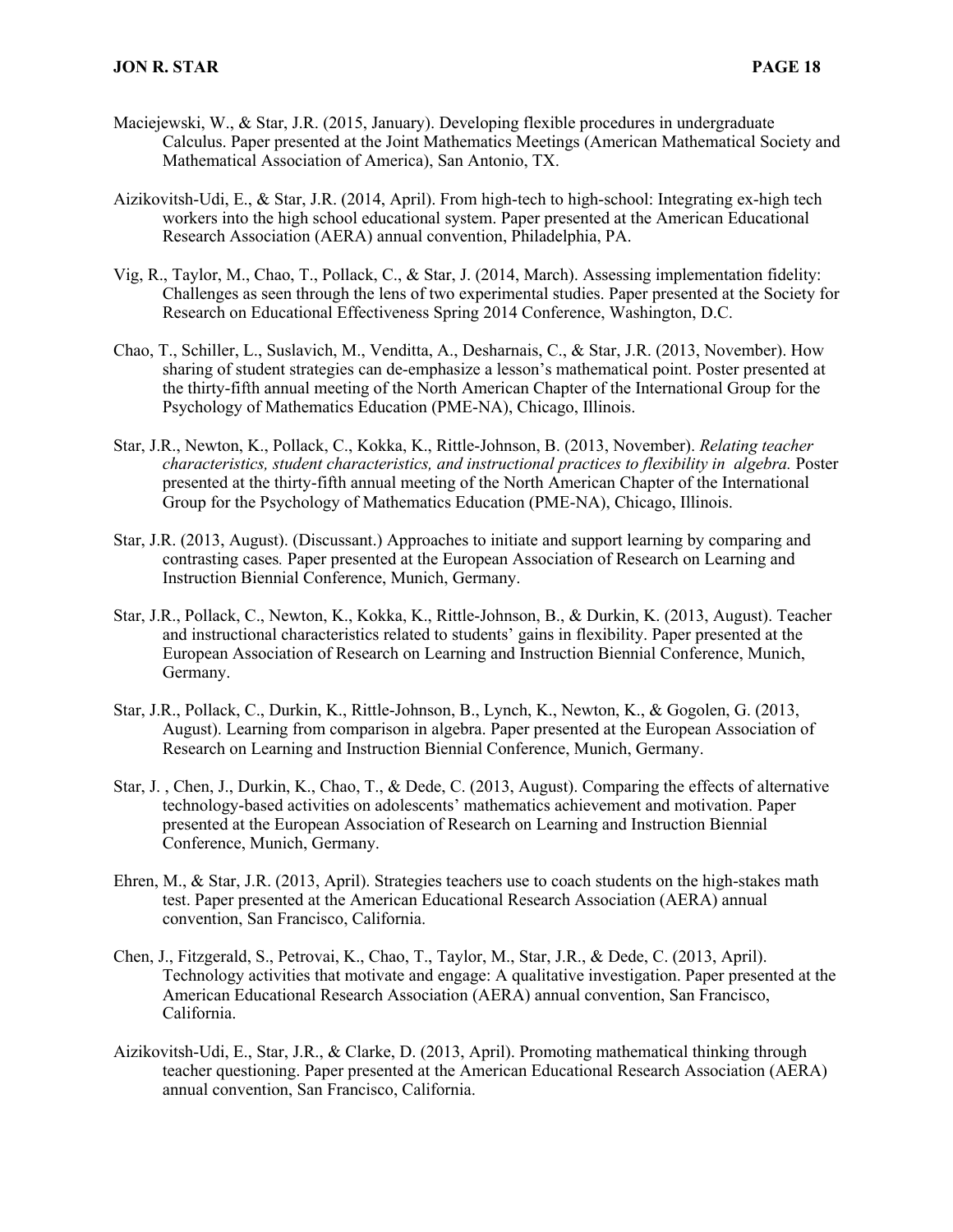- Star, J.R., & Kokka, K. (2013, April). Using strategic interruptions to effectively integrate whole-class and small-group instruction in mathematics. Paper presented at the American Educational Research Association (AERA) annual convention, San Francisco, California.
- Taylor, M., & Star, J.R. (2013, April). Patterns in teaching patterns: Challenges to maintaining task richness. Paper presented at the American Educational Research Association (AERA) annual convention, San Francisco, California.
- Star, J.R. (2013, April). Leveraging comparison to improve the teaching and learning of algebra. Invited paper presented at the American Educational Research Association (AERA) annual convention, San Francisco, California.
- Star, J.R. (2013, April). Does the learning of mathematics build higher-order thinking? Evidence from neuroscience and psychology. Paper presented at the 21st Century Mathematics conference, Stockholm, Sweden.
- Star, J.R. (2013, March). Using comparison to improve students' knowledge of algebra. Paper presented at the 2012-13 Interdisciplinary Colloquium Series, Kaput Center, University of Massachusetts – Dartmouth.
- Jitendra, A., Star, J.R., Dupuis, D., & Rodriquez, M. (2013, March). Effectiveness of schema-based instruction for improving seventh-grade students' proportional reasoning: A randomized experiment. Paper presented at the Society for Research on Educational Effectiveness Spring 2013 Conference, Washington, D.C.
- Star, J.R., Rittle-Johnson, B., Lynch, K., Durkin, K., Gogolen, C., & Newton, K. (2013, March). The impact of a comparison curriculum in Algebra I: A randomized experiment. Paper presented at the Society for Research on Educational Effectiveness Spring 2013 Conference, Washington, D.C.
- Durkin, K., Pollack, C., Star, J. R., & Rittle-Johnson, B. (2013, March). Differences in fidelity of implementation measures: What videos and surveys reveal about algebra instruction. Paper presented at the annual meeting of the Society for Research on Educational Effectiveness Spring 2013 Conference, Washington, DC.
- Aizikovitsh-Udi, E., Clarke, D., & Star, J.R. (2013, February). Good questions or question questioning: An essential issue for effective teaching. Paper presented at the Eighth Congress of European Research in Mathematics Education (CERME 8), Manavgat-Side, Antalya, Turkey.
- Star, J.R., Gogolen, C., & Jitendra, A. (2012, October). Exploring the impact of knowledge of multiple strategies on students' learning about proportions. Paper presented at the 34nd annual meeting of the North American Chapter of the International Group for the Psychology of Mathematics Education (PME-NA), Kalamazoo, Michigan.
- Lynch, K., & Star, J.R. (2012, October). Views of at-risk students on instruction incorporating the comparison of multiple strategies in Algebra I. Paper presented at the 34nd annual meeting of the North American Chapter of the International Group for the Psychology of Mathematics Education (PME-NA), Kalamazoo, Michigan.
- Aizikovitsh-Udi, E., Star, J.R., & Clarke, D. (2012, July). Promoting mathematical thinking through good questioning. Paper presented at the 12th International Conference on Mathematical Education, Seoul, Korea.
- Star, J.R. (2012, May). Moving from the lab to the classroom: Results and challenges from a large-scale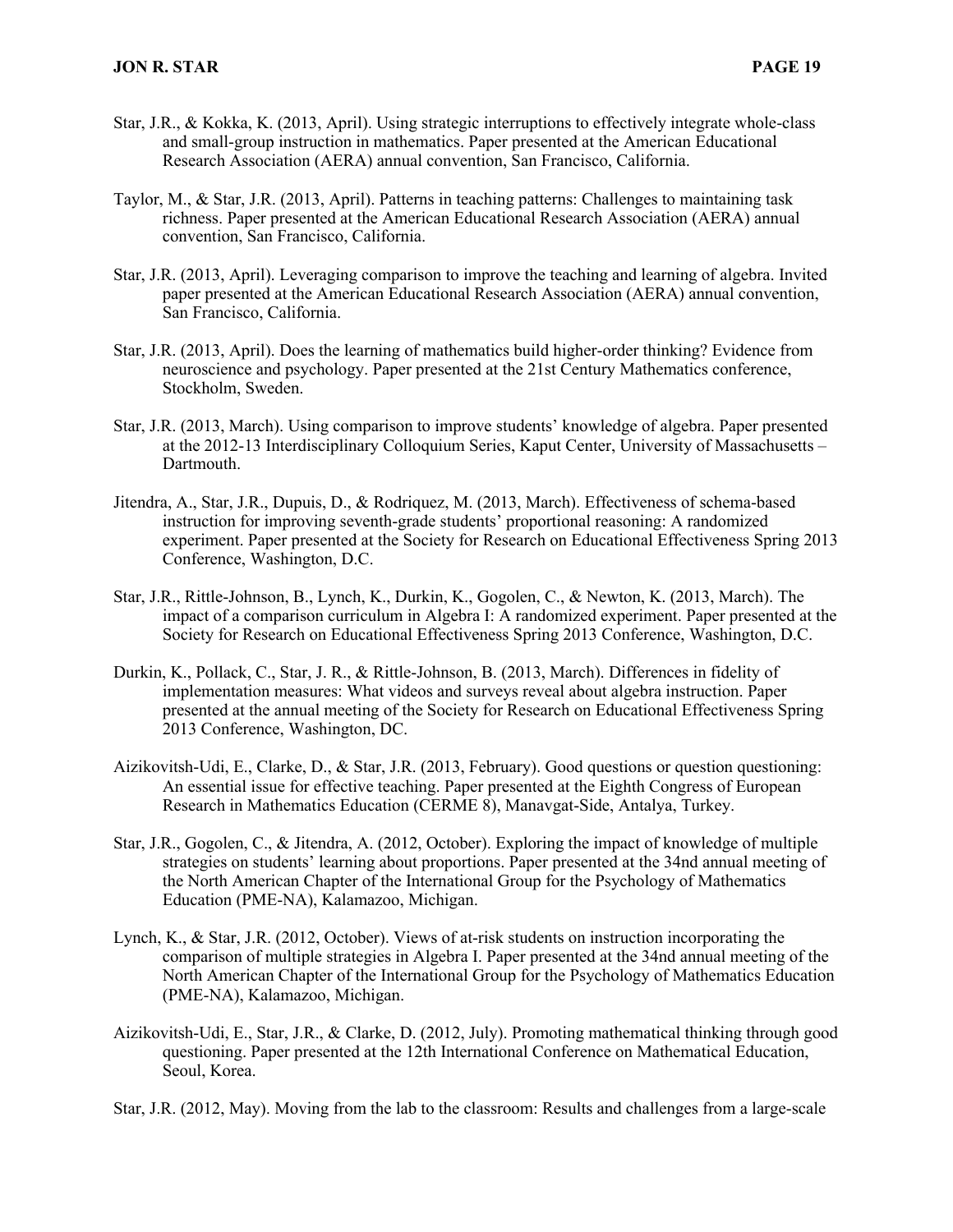intervention study on students' learning from comparison. Paper presented at the Instructional Technology and Technology department, Katholieke Universiteit Leuven, Leuven, Belgium.

- Rittle-Johnson, B., Star, J.R. (2012, May). Using comparison to support mathematics knowledge: From the lab to the classroom. Paper presented at the annual meeting of the Midwestern Psychological Association, Chicago, IL.
- Star, J.R. (2012, April). Tecnologías en Educación en EEUU: Oportunidades y Retos. Paper presented at the III Simposio iTest 2012, Centro de Estudios Superiores Felipe II, Universidad Computense de Madrid, Aranjuez, Spain.
- Jitendra, A. K., Star, J. R., Bauer, C., & DuPuis, D. N. (2012, April). The effectiveness of schema-based instruction as a tier 1 intervention on the proportional reasoning of students with different types of learning difficulties. Paper presented at the American Educational Research Association (AERA) annual convention, Vancouver, Canada.
- Jitendra, A. K., Star, J. R., Lein, A., DuPuis, D. N., & Bauer, C. (2012, April). The contributions of specific mathematical concepts and skills and reading to problem solving involving ratios, proportions, and percents. Poster presented at the American Educational Research Association (AERA) annual convention, Vancouver, Canada.
- Jitendra, A. K., Star, J. R., DuPuis, D. N., Rodriguez, M. C., & Someki, F. (2012, April). Effectiveness of schema-based instruction for improving seventh-grade students' proportional reasoning: a randomized experiment. Poster presented at the American Educational Research Association (AERA) annual convention, Vancouver, Canada.
- Star, J.R. (2012, March). Promoviendo la Flexibilidad Matemática. Paper presented at the Departmento Didáctica de la Matemática, Universidad de Granada, Granada, Spain.
- Star, J.R. (2012, March). Reflections on the past, present, and future of the constructs of "conceptual knowledge" and "procedural knowledge". Paper presented at the colloquium series of the Department of Education, Oxford University, Oxford, UK.
- Star, J.R. (2012, March). Promoviendo la Flexibilidad Matemática. Paper presented at the 5th Jornadas de Ensenañza de las Mathemáticas en Cantabria, Santander, Spain.
- Star, J.R. (2012, March). Reflections on the past, present, and future of the constructs of "conceptual knowledge" and "procedural knowledge". Paper presented at the Departamento de Matemáticas, Estadística y Computación de la Universidad de Cantabria, Santander, Spain.
- Star, J.R. (2012, February). Reflections on the past, present, and future of the constructs of "conceptual knowledge" and "procedural knowledge". Paper presented at the Research Lunch Meeting Series, Freudenthal Institute, Utrecht University, Utrecht, The Netherlands.
- Star, J.R. (2011, November). Promoviendo la Flexibilidad Matemática. Paper presented at the Research Colloquium Series, Universidad Computense de Madrid, Madrid, Spain.
- Jitendra, A. K., & Star, J. R. (2011, August). Effectiveness of schema-based instruction for improving seventh-grade students' proportional reasoning: A randomized experiment. Paper presented at the STEM Conference, University of Minnesota, St. Paul, MN.
- Lein, A., Jitendra, A. K., Dupuis, D. N., & Star, J. R. (2011, August). The contributions of specific mathematical concepts and skills and reading to problem solving involving ratios, proportions, and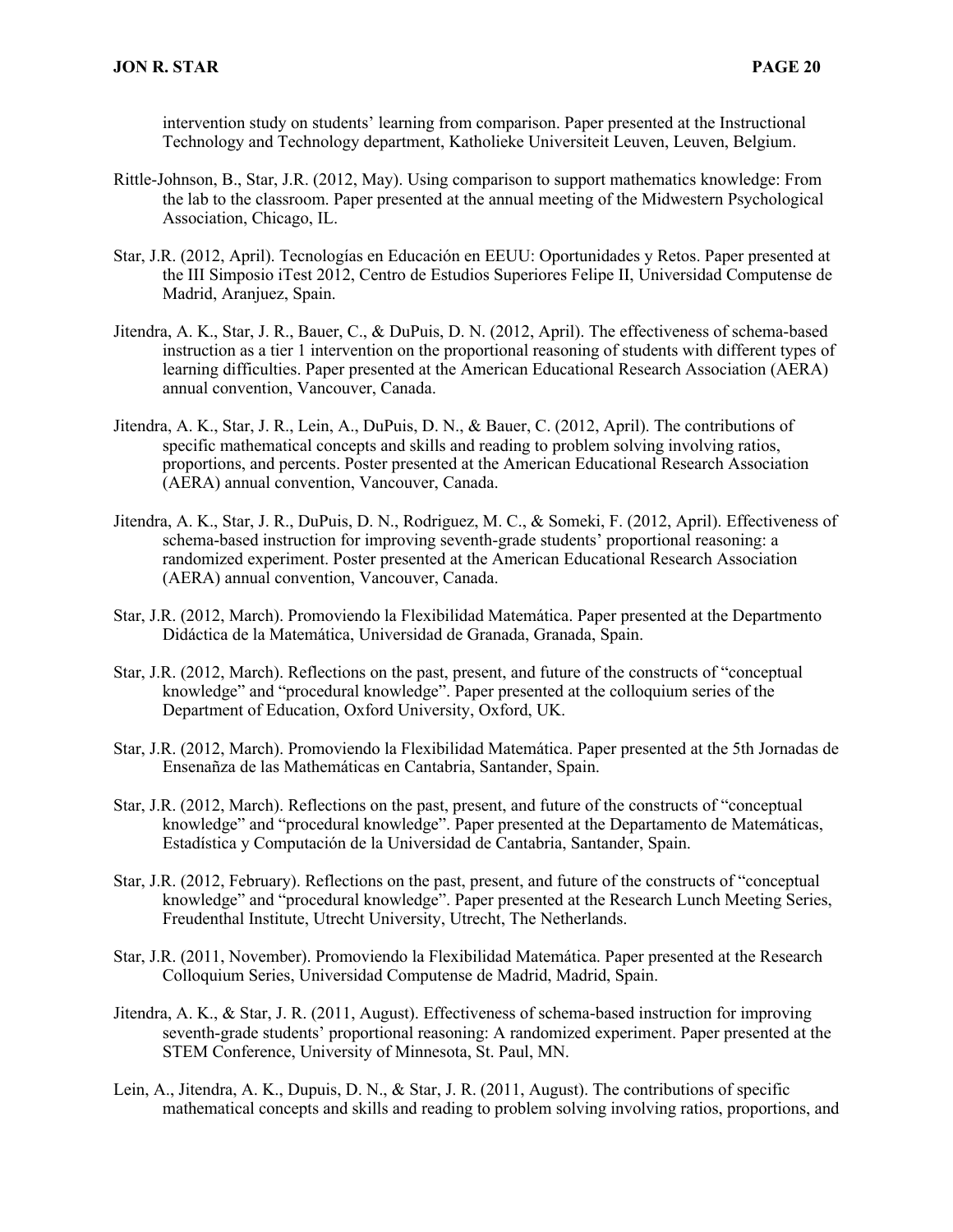percents. Poster presented at the STEM Conference, University of Minnesota, St. Paul, MN.

- Star, J.R. (2011, August). (Discussant.) What makes a successful learner of mathematical proof? Paper presented at the European Association of Research on Learning and Instruction Biennial Conference, Exeter, England.
- Durkin, K., Rittle-Johnson, B., & Star, J.R. (2011, August). Strategy flexibility matters for student achievement: How flexibility relates to other outcomes. Paper presented at the European Association of Research on Learning and Instruction Biennial Conference, Exeter, England.
- Pollack, C., & Star, J. R. (2011, June). From the laboratory to the classroom: Creating and implementing a researched-based curriculum around the use of comparison. Poster presented at the 3rd biennial conference of the International Mind, Brain, and Education Society, San Diego, CA.
- Star, J.R., & Rittle-Johnson, B. (2011, May). The power of comparison in learning and instruction: Learning outcomes supported by different types of comparisons. Paper presented at the annual meeting of the Association for Psychological Science, Washington, DC.
- Jitendra, A. K., & Star, J. R. (2011, April). Elementary and middle school RTI: Improving mathematics learning with Tier 2 interventions. Paper presented in symposium at the Council for Exceptional Children (CEC) annual convention, National Harbor, MD.
- Jitendra, A., & Star, J.R. (2011, April). Schema-based instruction as Tier 1 intervention: Contrasting high- and low-ability students' solving of percent word problems. Paper presented at the annual meeting of the American Educational Research Association, New Orleans, LA.
- Star, J.R., Lynch, K., & Perova, N. (2011, April). Using video to improve preservice teachers' abilities to attend to classroom features: A replication study. Paper presented at the annual meeting of the American Educational Research Association, New Orleans, LA.
- Durkin, K., Rittle-Johnson, B., & Star, J.R. (2011, April). Procedural flexibility matters for student achievement: The relationship between procedural flexibility and standardized tests. Paper presented at the annual meeting of the American Educational Research Association, New Orleans, LA.
- Jitendra, A., Star, J.R., Rodriguez, M., Lindell, J., & Someki, F. (2011, April). Enhancing seventh-grade students' proportional thinking using schema-based instruction. Paper presented at the annual meeting of the American Educational Research Association, New Orleans, LA.
- Lynch, K., & Star, J.R. (2011, April). Exploring relationships between mathematical knowledge for teaching (MKT) and teachers' implementation of curricula. Paper presented at the annual meeting of the American Educational Research Association, New Orleans, LA.
- Star, J.R., & Nurnberger-Haag, J. (2011, April). (Discussant.) Toward a research agenda on mathematical models. Paper presented at the annual meeting of the American Educational Research Association, New Orleans, LA.
- Jitendra, A. K., & Star, J. R. (2011, February). The effects of schema-based instruction on seventh graders' proportional thinking. Paper presented at the National Association for School Psychologists (NASP) Conference, San Francisco, CA.
- Jitendra, A. K., & Star, J. R. (2011, February). Improving mathematics achievement: Results of three IES-funded intervention studies. Paper presented in symposium at the Pacific Coast Research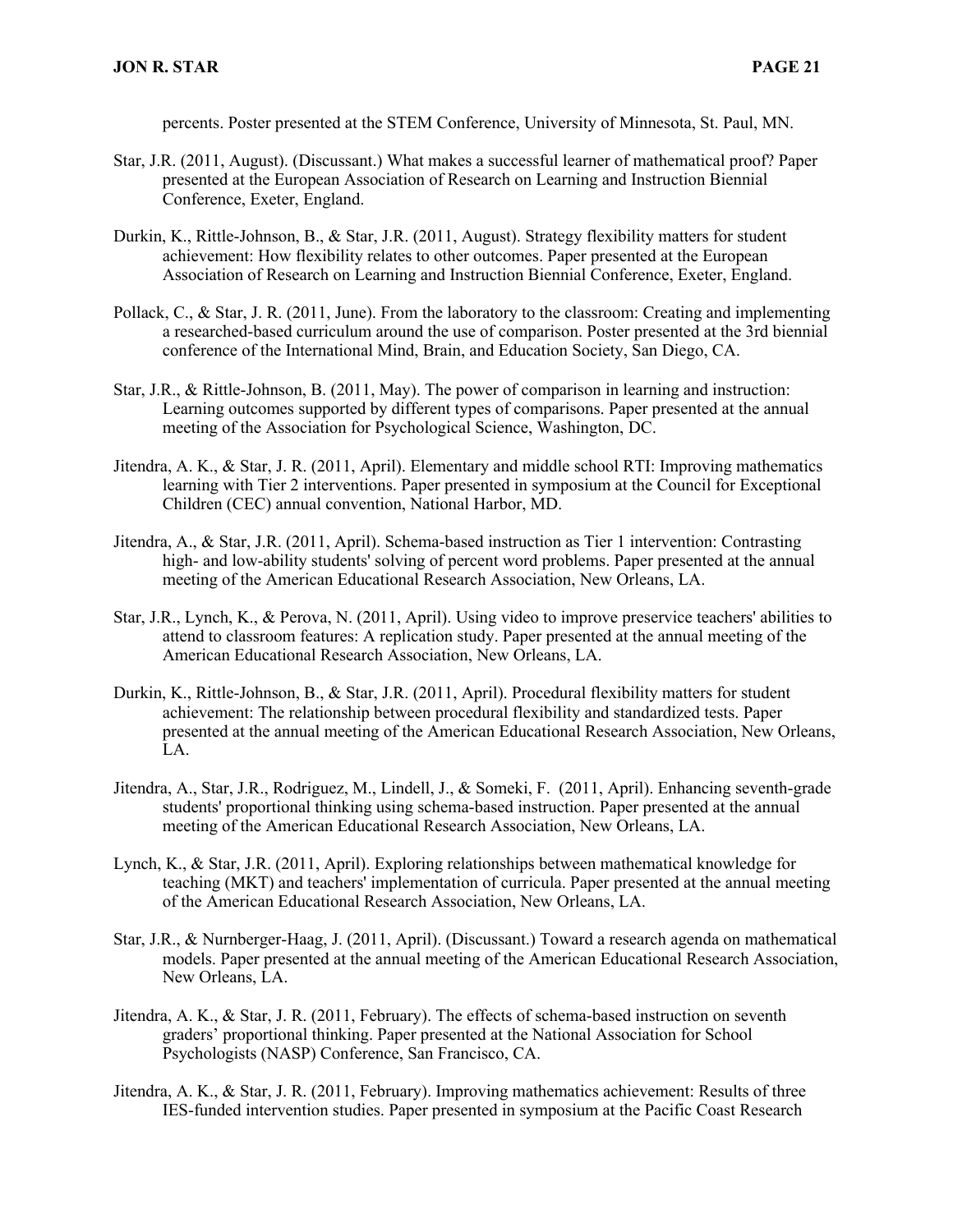(PCR) Conference, Coronado, CA.

- Lloyd, G., Herbel-Eisenmann, B., & Star, J.R. (2011, January). Expressions, equations, and functions. Presentation presented at the annual meeting of the Association of Mathematics Teacher Educators, Irvine, CA.
- Star, J.R., & Richland, L. (2011, January). Exploring relationships between MKT and teachers' ability to effectively use comparison. Presentation presented at the annual meeting of the Association of Mathematics Teacher Educators, Irvine, CA.
- Newton, K., & Star, J.R. (2011, January). Studying the impact of model teaching: Examining teachers' practice to determine the effectiveness of a professional learning task. Presentation presented at the annual meeting of the Association of Mathematics Teacher Educators, Irvine, CA.
- Philipp, R., Sherin, M.G., Jacobs, V., Goldsmith, L., Santagata, R., Seago, N., van Es., E., & Star, J.R. (2011, January). Mathematics teacher noticing: Seeing through teachers' eyes. Presentation presented at the annual meeting of the Association of Mathematics Teacher Educators, Irvine, CA.
- Star, J.R. (2011, January). Promoting the development of procedural flexibility. Paper presented at the Pennsylvania Department of Education Annual Conference, Hershey, PA.
- Star, J.R. (2010, November). (Discussant.) Re-thinking "algebra for all": Reflections from within the black box. Paper presented at the annual meeting of the Association for Public Policy Analysis and Management (APPAM), Boston, MA.
- Lynch, K., & Star, J.R. (2010, October). Teaching mathematics with multiple strategies in middle and high school. Paper presented at the 32nd annual meeting of the North American Chapter of the International Group for the Psychology of Mathematics Education (PME-NA), Columbus, Ohio.
- Pollack, C., & Star, J.R. (2010, October). From the laboratory to the classroom: Designing a researchbased curriculum around the use of comparison. Poster presented at the 32nd annual meeting of the North American Chapter of the International Group for the Psychology of Mathematics Education (PME-NA), Columbus, Ohio.
- Newton, K., Star, J.R., & Perova, N. (2010, October). Learning by teaching: Using a model teaching activity to help teachers learn to use comparison in algebra. Paper presented at the 32nd annual meeting of the North American Chapter of the International Group for the Psychology of Mathematics Education (PME-NA), Columbus, Ohio.
- Schanzer, E., & Star, J.R. (2010, October). Teaching on the wall of Plato's cave: How representational affinity impacts understanding of algebraic functions. Poster presented at the 32nd annual meeting of the North American Chapter of the International Group for the Psychology of Mathematics Education (PME-NA), Columbus, Ohio.
- Durkin, K., Rittle-Johnson, B., & Star, J.R. (2010, August). Immediate introduction to multiple procedures supports procedural flexibility in equation solving. Poster presented at the annual meeting of the Cognitive Science Society, Portland, Oregon.
- Rittle-Johnson, B., Star, J.R., & Durkin, K. (2010, April). Developing procedural flexibility: When should multiple solution methods be introduced? Paper presented at the annual meeting of the American Educational Research Association, Denver, Colorado.

Jitendra, A., & Star, J.R. (2010, April). Schema-based instruction: Effects of tier 1 intervention for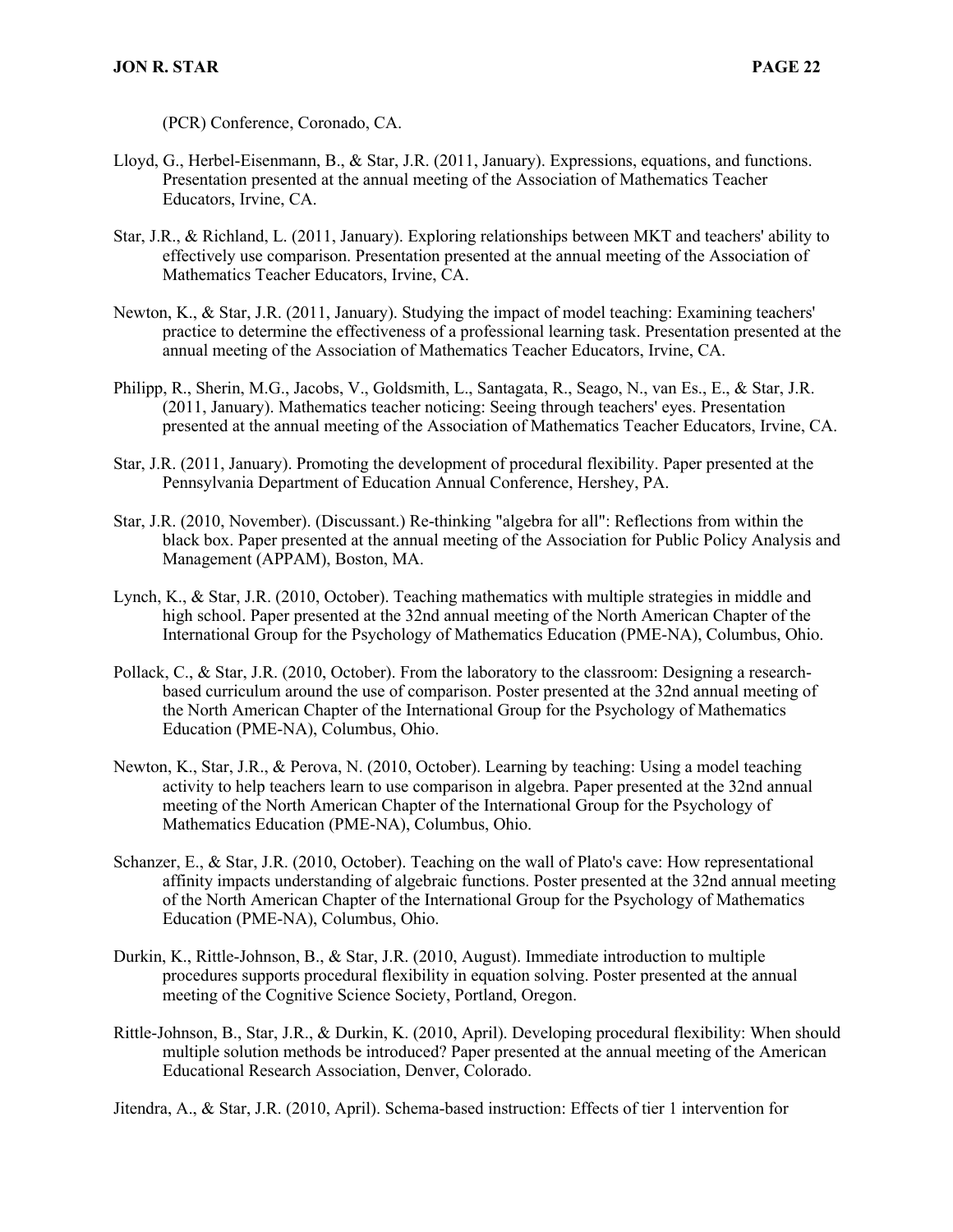improving learning of ratios and proportions. Paper presented at the annual convention of the Council for Exceptional Children, Nashville, Tennessee.

- Jitendra, A., & Star, J.R. (2010, April). Improving middle school students' proportional thinking using schema-based instruction. Paper presented at the annual convention of the Council for Exceptional Children, Nashville, Tennessee.
- Jitendra, A., George, M., Starosta, K., & Star, J.R. (2010, April). Improving learning of ratio and proportion for secondary students with behavior disorders. Paper presented at the annual convention of the Council for Exceptional Children, Nashville, Tennessee.
- Beckmann, S., & Star, J.R. (2010, April). Using strip diagrams to solve algebra word problems. Paper presented at the annual meeting of the National Council of Teachers of Mathematics, San Diego, California.
- Star, J.R. (2010, April). Teachers' views about teaching multiple strategies. Invited address, Mathematics Education Colloquium, University of New Hampshire.
- Jitendra, A., & Star, J.R. (2010, February). Effects of schema-based instruction on ratio, proportion, and percent problem-solving by seventh grade students. Paper presented at the Pacific Coast Research Conference, Coronado, California.
- Jitendra, A., Woodward, J., & Star, J.R. (2010, January). Proportional thinking of middle-school students: The role of schema-based instruction. Paper presented at the annual International Academy for Research in Learning Disabilities (IARLD), Miami, Florida.
- Rittle-Johnson, B., Star, J.R., & Durkin, K. (2009, October). Pathways to flexibility: Leveraging comparison and prior knowledge. Paper presented at the fifth biennial of the Cognitive Development Society, San Antonio, Texas.
- Star, J.R., & Newton, K. (2009, September). The nature and development of experts' strategy flexibility for solving equations. Paper presented at the thirty-first annual meeting of the North American chapter of the International Group for the Psychology of Mathematics Education (PME-NA), Atlanta, Georgia.
- Lynch, K., Newton, K., & Star, J.R. (2009, September). Exploring procedural flexibility in struggling algebra students. Paper presented at the thirty-first annual meeting of the North American chapter of the International Group for the Psychology of Mathematics Education (PME-NA). Atlanta, Georgia.
- Star, J.R., & Rittle-Johnson, B. (2009, September). The role of prior knowledge in the development of strategy flexibility: The case of computational estimation. Paper presented at the thirty-first annual meeting of the North American chapter of the International Group for the Psychology of Mathematics Education (PME-NA). Atlanta, Georgia.
- Jitendra, A., & Star, J.R. (2009, September). Improving seventh grade students' learning of ratio and proportion using schema-based instruction and self-monitoring. Paper presented at the thirty-first annual meeting of the North American chapter of the International Group for the Psychology of Mathematics Education (PME-NA). Atlanta, Georgia.
- Yakes, C., Star, J.R., & Pollack, C. (2009, September). Developing teachers' flexibility in algebra through comparison. Paper presented at the thirty-first annual meeting of the North American chapter of the International Group for the Psychology of Mathematics Education (PME-NA). Atlanta,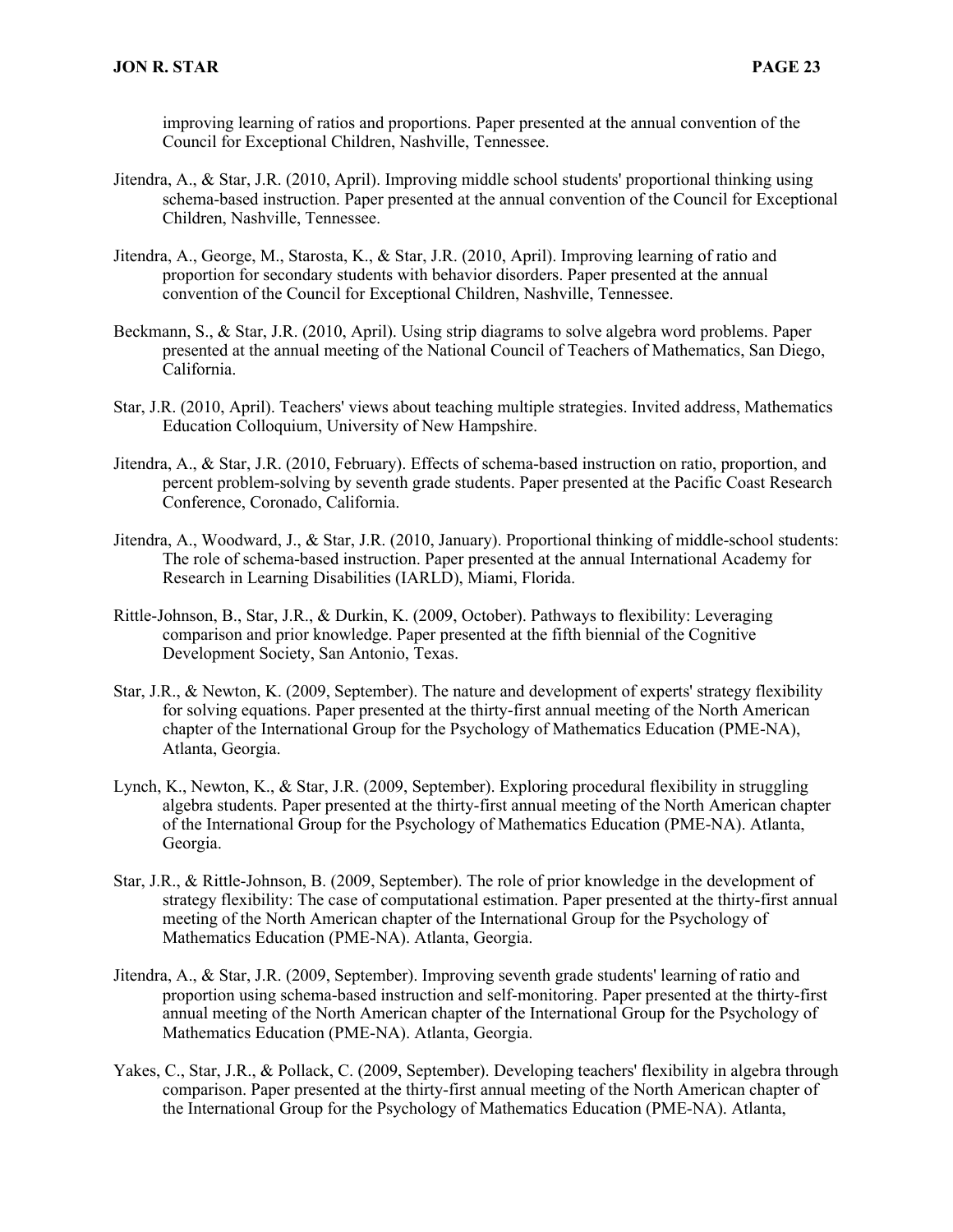Georgia.

- Star, J.R. (2009, May). *Why students struggle with algebra and how schools and teachers can help*. Invited address, 2009 STEM Conference, Center for Excellence in Mathematics and Science Education, East Tennessee State University.
- Jitendra, A., Woodward, J., & Star, J.R. (2009, April). *Does schema-based instruction and selfmonitoring influence seventh grade students' proportional thinking*? Paper presented at the annual meeting of the American Educational Research Association, San Diego.
- Woodward, J., Jitendra, A. K., Star, J. R. & Starosta, K. (2009, April). *The effects of schema-based instruction and self-monitoring on proportional thinking*. Paper presented at the annual convention of the Council for Exceptional Children, Seattle, WA.
- Jitendra, A., Star, J. R., Price, K., Grant, C., & Starosta, K. (2009, February). *Teaching problem solving to students with behavior disorders: The role of schema-based instruction and self-monitoring*. Poster presented at the Pacific Coast Research Conference, San Diego, California.
- Jitendra, A., Woodward, J., Star, J.R. (2009, February). Understanding seventh grade students' proportional thinking. Paper presented at the Pacific Coast Research Conference, San Diego, California.
- Rittle-Johnson, B. & Star, J.R. (2008, June). *It pays to compare: Effectively using comparison to support student learning of algebra*. Invited talk presented at the Institute for Education Sciences Research Conference, Washington, D.C.
- Jitendra, A., Star, J.R., Caskie, G., Leh, J., Sood, S., & Hughes, C. (2008, June). *Improving ratio and proportion problem solving performance of seventh grade students using schema-based instruction.* Paper presented at the 32nd annual meeting of the International Academy for Research in Learning Disabilities, Toronto, Canada.
- Star, J.R. (2008, April). *Conceptual (knowledge) confusion: Some deliberatively provocative remarks*. Paper presented at the Research PreSession of the annual meeting of National Council of Teachers of Mathematics, Salt Lake City, UT.
- Jitendra, A., & Star, J.R. (2008, April). *Meeting the needs of students with learning disabilities: The role of schema-based instruction*. Paper presented at the Research PreSession of the annual meeting of National Council of Teachers of Mathematics, Salt Lake City, UT.
- Jitendra, A., Star, J.R., Starosta, K., Sood, S., Caskie, G., Leh, J., Hughes, C., Mack, T., & Paskman, S. (2008, April). *Teaching ratio and proportion problem solving using schema-based instruction*. Paper presented at the annual convention of the Council for Exceptional Children, Boston, MA.
- Star, J.R. & Rittle-Johnson, B. (2008, March). *The role of comparison in the development of flexible knowledge of computational estimation*. Paper presented at the annual meeting of the American Educational Research Association, New York City.
- Star, J.R., Jitendra, A., Starosta, K., Caskie, G., Leh, J., Sood, S., Hughes, C., & Mack, T. (2008, March). *Using schema-based instruction to improve seventh graders' learning of ratio and proportion*. Paper presented at the annual meeting of the American Educational Research Association, New York City.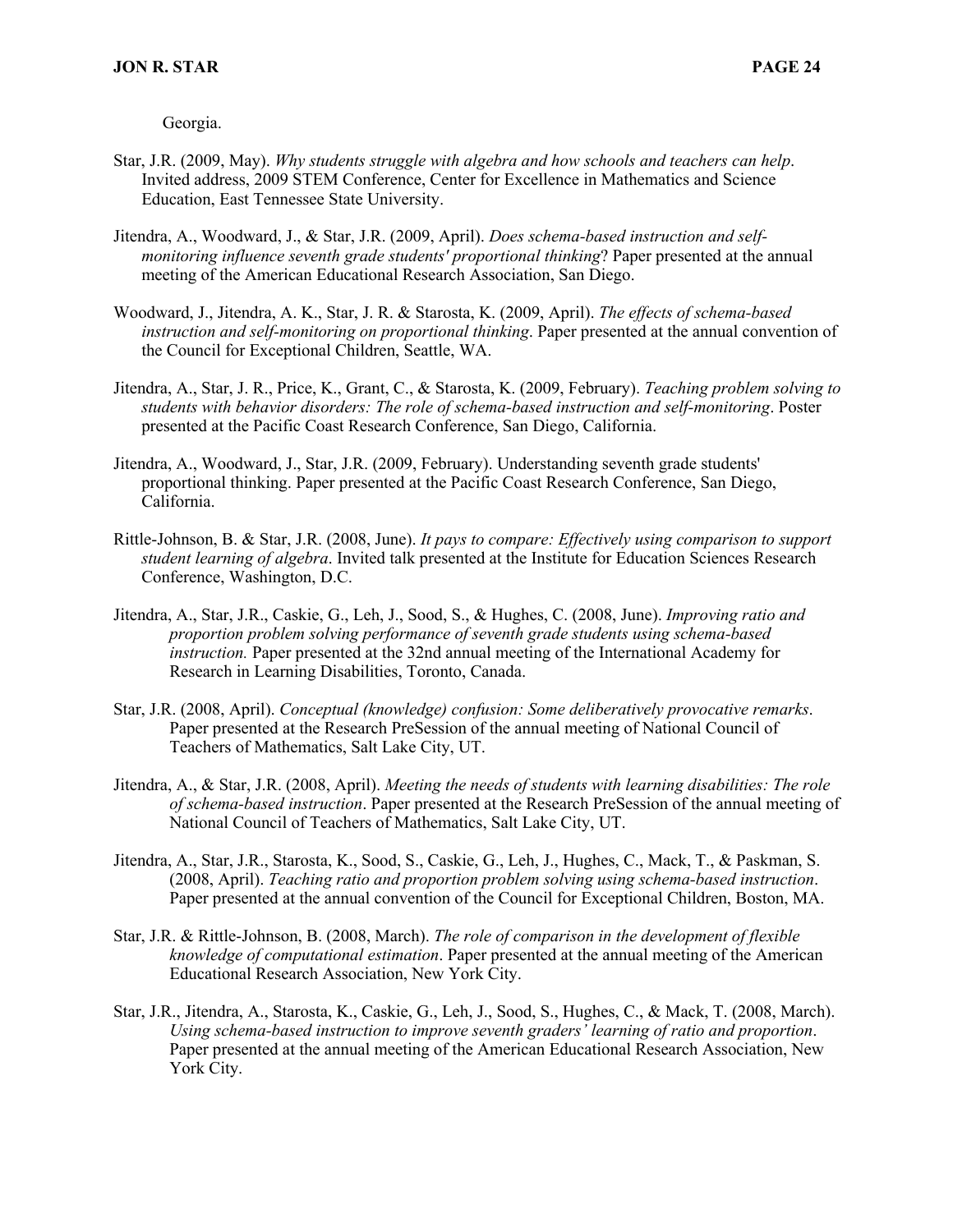- Jitendra, A., Star, J.R., Starosta, K., Caskie, G., Leh, J., Sood, S., Hughes, C., Mack, T., & Parkman, S. (2008, February). *Teaching ratio, proportion, and percent problem solving using schema-based intervention*. Poster presented at the Pacific Coast Research Conference, San Diego, California.
- Star, J.R. (2007, November). *Improving students' flexibility in algebra: The benefits of comparison*. Invited address, Mathematics Education Seminar Series, Harvard University Mathematics Department, Cambridge, MA.
- Rittle-Johnson, B., & Star, J.R. (2007, October). *When it pays to compare: Benefits of comparison in mathematics classrooms*. Paper presented at the fifth biennial of the Cognitive Development Society, Santa Fe, New Mexico.
- Star, J.R., & Rittle-Johnson, B. (2007, August). *Contrasting cases in mathematics support procedural flexibility and conceptual knowledge*. Paper presented at the European Association of Research on Learning and Instruction 12th Biennial Conference, Budapest, Hungary.
- Star, J.R. (2007, August). *What is mathematical understanding? How can we measure it? Theoretical and empirical reflections*. Invited address, Department of Elementary Education, Middle East Technical University, Ankara, Turkey.
- Rittle-Johnson, B. & Star, J.R. (2007, August). *Compared to what? How different types of comparison affect transfer in mathematics*. Paper presented at the annual meetings of the Cognitive Science Society, Nashville, TN.
- Star, J.R., Rittle-Johnson, B., Lee, K., Samson, J., & Chang, K. (2007, June). *When it pays to compare: Experimental evidence for when and how comparison facilitates mathematics learning.* Poster presented at the Institute for Education Sciences Research Conference, Washington, D.C.
- Jitendra, A., Star, J.R., Starosta, K., and Caskie, G. (2007, June). *Enhancing the mathematical problem solving performance of seventh grade students using schema-based instruction: Lessons learned from Year 1 design study*. Poster presented at the Institute for Education Sciences Research Conference, Washington, D.C.
- Star, J.R. (2007, May). *Improving students' flexibility in algebra: The benefits of comparison*. Invited address, California Algebra Forum, San Diego, CA.
- Star, J.R., Lee, K., Chang, K., Rittle-Johnson, B., & Glasser, H. (2007, April). *Investigating student thinking about estimation: What makes a good estimate?* Paper presented at the annual meeting of the American Educational Research Association, Chicago, IL.
- Star, J.R., Chang, K., Lee, K., & Rittle-Johnson, B. (2007, April). *The benefits of comparison in learning to solve equations*. Poster presented at the annual meeting of the American Educational Research Association, Chicago, IL.
- Star, J.R., & Rittle-Johnson, B. (2007, April). *Does comparison support transfer of knowledge? Investigating student learning of algebra*. Paper presented at the annual meeting of the American Educational Research Association, Chicago, IL.
- Star, J.R. (2007, February). *Conducting rigorous evaluations of interventions that (may) improve student learning: A research/teacher reflects*. Presentation at the US Department of Education Mathematics and Science Partnerships conference, Dallas, TX.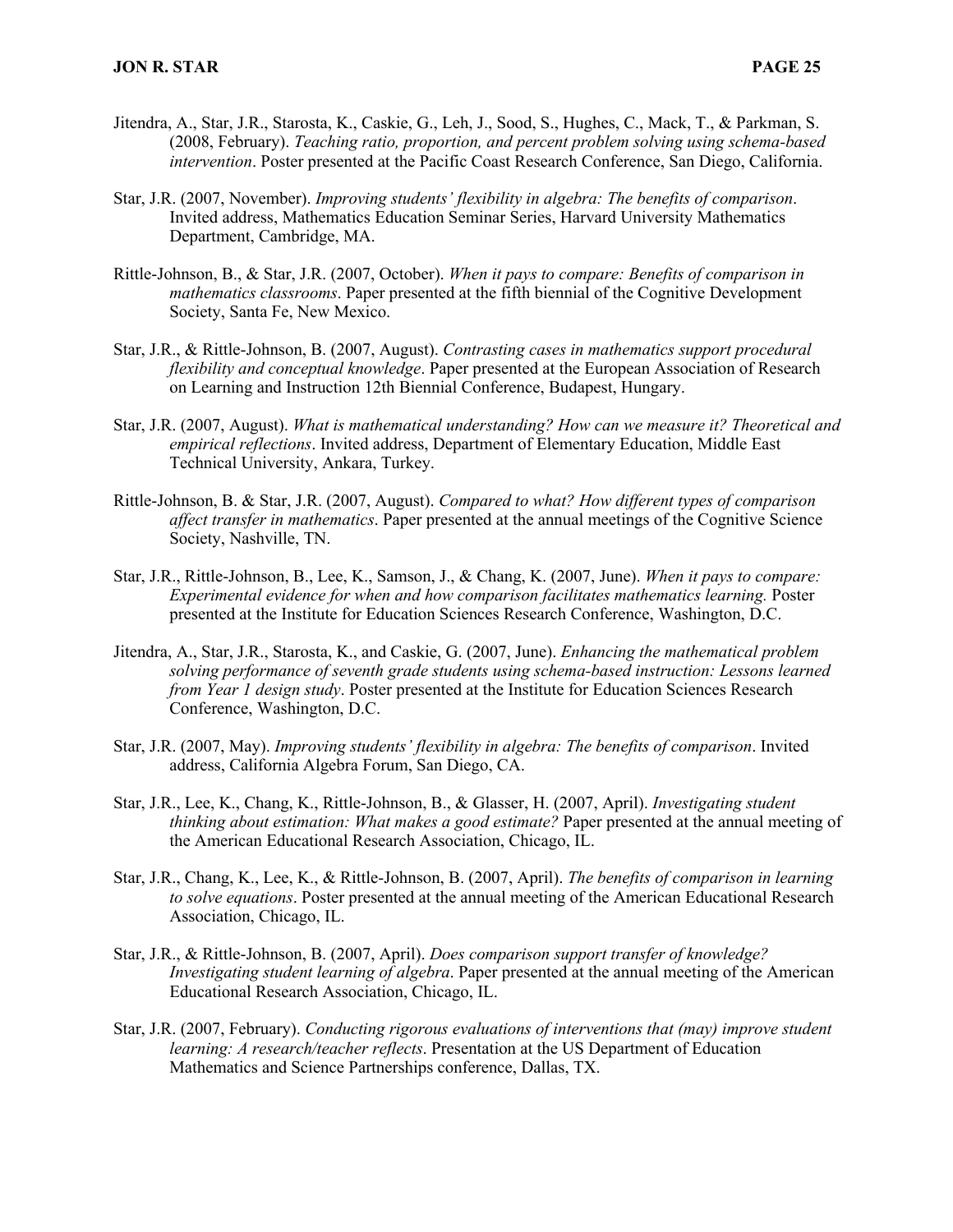- Star, J.R. (2006, December). *Conducting rigorous evaluations of interventions that (may) improve student learning: A research/teacher reflects*. Presentation at the US Department of Education Mathematics and Science Partnerships conference, Washington, DC.
- Rittle-Johnson, B., Star, J.R., Glasser, H., & Lee, K. (2006, June). *Does using contrasting cases increase problem solving, flexibility, and conceptual knowledge? An experimental study on early algebra learning*. Poster presented at the Institute for Education Sciences Research Conference, Washington, D.C.
- Star, J.R. (2006, April). (Discussant). *How teachers and students view generality*. Symposium presented at the Research PreSession of the annual meeting of the National Council of Teachers of Mathematics, St. Louis, Missouri.
- Rittle-Johnson, B., & Star, J.R. (2006, April). *Explaining contrasting solution methods supports problemsolving flexibility and transfer*. Paper presented at the annual meeting of the American Educational Research Association, San Francisco, California.
- Star, J.R. (2006, April). (Discussant). *Middle school students' mathematical thinking*. Symposium presented at the annual meeting of the American Educational Research Association, San Francisco, California.
- Rittle-Johnson, B., & Star, J.R. (2005, October). *Contrasting examples in mathematics lessons support flexible and transferable knowledge*. Paper presented at fourth biennial meeting of the Cognitive Development Society, San Diego, California.
- Star, J.R. (2005, October). *Students' use of standard algorithms for solving linear equations*. Paper presented at the twenty-seventh annual meeting of the North American chapter of the International Group for the Psychology of Mathematics Education (PME-NA). Blacksburg, Virginia.
- Star, J.R. (2005, October). (Discussant). *Adaptive and representational expertise*. Paper presented at the twenty-seventh annual meeting of the North American chapter of the International Group for the Psychology of Mathematics Education (PME-NA). Blacksburg, Virginia.
- Glasser, H. & Star, J.R. (2005, October). *Interview effects on the development of algebraic strategies*. Poster presented at the twenty-seventh annual meeting of the North American chapter of the International Group for the Psychology of Mathematics Education (PME-NA), Blacksburg, Virginia.
- Demir, M. & Star, J.R. (2005, October). *Effectiveness of the 'change in variable' strategy for solving linear equations*. Poster presented at the twenty-seventh annual meeting of the North American chapter of the International Group for the Psychology of Mathematics Education (PME-NA), Blacksburg, Virginia.
- Chang, K. & Star, J.R. (2005, October). *Investigating variations in problem-solving strategies for solving linear equations*. Poster presented at the twenty-seventh annual meeting of the North American chapter of the International Group for the Psychology of Mathematics Education (PME-NA), Blacksburg, Virginia.
- Lee, K. & Star, J.R. (2005, October). *The "insertion" error in solving linear equations*. Poster presented at the twenty-seventh annual meeting of the North American chapter of the International Group for the Psychology of Mathematics Education (PME-NA), Blacksburg, Virginia.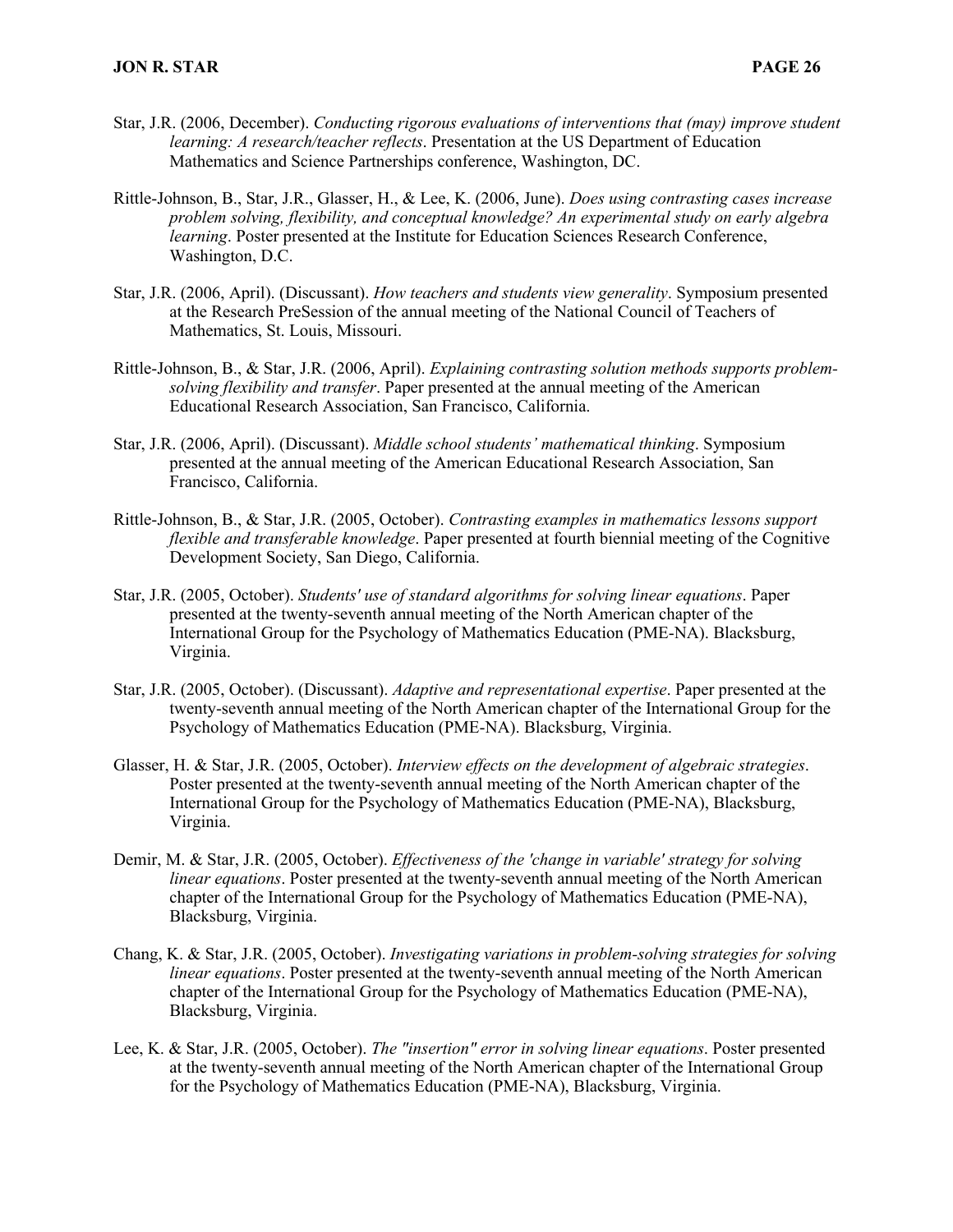- Gucler, B. & Star, J.R. (2005, October). *Multiple solution strategies for linear equation solving*. Poster presented at the twenty-seventh annual meeting of the North American chapter of the International Group for the Psychology of Mathematics Education (PME-NA), Blacksburg, Virginia.
- Hill, D., & Star, J.R. (2005, April). *Factors in high school affecting success in college mathematics*. Invited address, University of Michigan Mathematics Department Seminar on Teaching Mathematics.
- Star, J.R., Glasser, H., Lee, K,. Gucler, B., Demir, M., & Chang, K. (2005, April). *Investigating the development of students' knowledge of standard algorithms*. Paper presented at the annual meeting of the American Educational Research Association, Montreal, Canada.
- Star, J.R. (2005, April). (Discussant). *Students' understanding of mathematical functions*. Symposium presented at the annual meeting of the American Educational Research Association, Montreal, Canada.
- Gorowara, C., Berk, D, Poetzl, C., Star, J.R., & Taber, S. (2005, April). *Research issues in developing strategic flexibility: What and how*. Symposium presentation at the Research PreSession of the annual meeting of the National Council of Teachers of Mathematics, Anaheim, CA.
- Star, J.R. (2005, March). Math*ematical flexibility: What is it? Why is it important? How does it develop?* Invited address, University of Delaware College of Education Colloquium.
- Speer, N., & Star, J.R. (2005, March). *Teaching assistants' knowledge and beliefs related to student learning of Calculus*. Invited address, Michigan State University College of Education Mathematics Education Colloquim Series.
- Haser, C. & Star, J.R. (2004, October). *Preservice teachers' beliefs about mathematical understanding*. Paper presented at the twenty-six annual meeting of the North American chapter of the International Group for the Psychology of Mathematics Education (PME-NA), Montreal, Canada.
- Wood, M.B. & Star, J.R. (2004, October). *Making sense (or not) out of linear equations*. Paper presented at the twenty-six annual meeting of the North American chapter of the International Group for the Psychology of Mathematics Education (PME-NA), Montreal, Canada.
- Star, J.R. (2004, October). *Which way is best? Students' conceptions of optimal strategies for solving equations*. Paper presented at the twenty-six annual meeting of the North American chapter of the International Group for the Psychology of Mathematics Education (PME-NA), Montreal, Canada.
- Star, J.R. (2004, April). *The development of flexible procedural knowledge of equation solving*. Paper presented at the annual meeting of the American Educational Research Association, San Diego, CA.
- Rittle-Johnson, B., & Star, J.R. (2004, April). *Finding balance: Revisiting the relations between conceptual and procedural knowledge*. Symposium presented at the annual meeting of the American Educational Research Association, San Diego, CA.
- Star, J.R. (2004, April). (Discussant). *Algebraic reasoning*. Symposium presented at the annual meeting of the American Educational Research Association, San Diego, CA.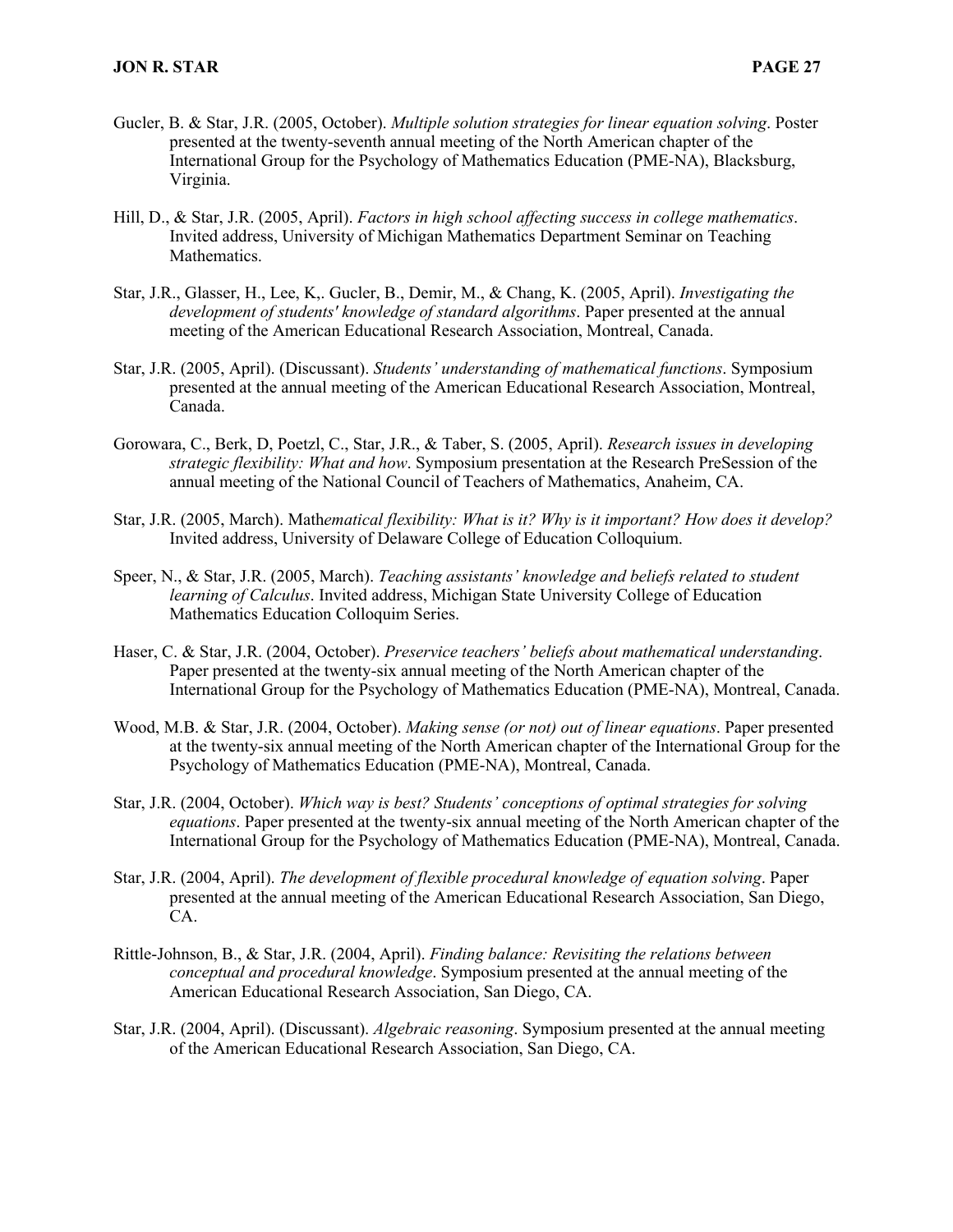- Lewis, G.M., & Star, J.R. (2004, April). *Students' approaches to learning mathematics in Standardsbased curricula*. Paper presented at the Research PreSession of the annual meeting of the National Council of Teachers of Mathematics, Philadelphia.
- Star, J.R., Smith, J., & Hoffmann, A.J. (2004, April). *Students' perceptions of difference between traditional and Standards-based mathematics curricula*. Paper presented at the Research PreSession of the annual meeting of the National Council of Teachers of Mathematics, Philadelphia.
- Lewis, G.M., & Star, J.R. (2003, April). *Moving between reform and traditional mathematics curricula: Patterns in students' mathematics achievement*. Poster presented at the annual meeting of the American Educational Research Association, Chicago, IL.
- Star, J.R., & Hoffmann, A.J. (2002, October). *Assessing students' conceptions of reform mathematics*. Paper presented at the twenty-fourth annual meeting of the North American chapter of the International Group for the Psychology of Mathematics Education (PME-NA), Athens, Georgia.
- Star, J.R. (2002, October). Re*-conceptualizing procedural knowledge: The emergence of "intelligent" performances among equation solvers*. Paper presented at the twenty-fourth annual meeting of the North American chapter of the International Group for the Psychology of Mathematics Education (PME-NA), Athens, Georgia.
- Smith, J., Star, J.R., & Hoffmann, A. (2002, April). S*tudents' experiences moving between "traditional" and "reform" curricula: What are the implications for K-16 education?* Paper presented at the Research PreSession of the annual meeting of the National Council of Teachers of Mathematics, Las Vegas, Nevada.
- Silver, E., Mesa, V., Benken, B., Mairs, A., Morris, K., & Star, J.R. (2002, April). *Characterizing teaching and assessing for understanding in middle grades mathematics: An examination of "best practice" portfolio submissions to NBPTS*. Paper presented at the annual meeting of the American Educational Research Association, New Orleans, Louisiana.
- Star, J.R., & Seifert, C. (2002, April). *Re-conceptualizing procedural knowledge: Flexibility and innovation in equation solving*. Paper presented at the annual meeting of the American Educational Research Association, New Orleans, Louisiana.
- Berk, D., Burdell, C., Hoffmann, A.J., Lazarovici, V., Lewis, G., Smith, J., and Star, J.R. (2001, October). *Students' reactions and adjustments to fundamental curricular changes: What are "mathematical transitions"? How can we study them?* Paper presented at the twenty-third annual meeting of the North American chapter of the International Group for the Psychology of Mathematics Education (PME-NA), Snowbird, Utah.
- Star, J.R. (2001, April). *Mathematical transitions: Moving from a traditional high school to a reform university*. Paper presented at the annual meeting of the American Educational Research Association, Seattle, Washington.
- Star, J.R. (2001, April). *Intuitive mathematics: Theoretical and educational implications*. Paper presented at the annual meeting of the American Educational Research Association, Seattle, Washington.
- Smith, J., Herbel-Eisenmann, B., Breaux, G., Burdell, G., Jansen, A., Lewis, G., & Star, J.R. (2000, October). *How do students adjust to fundamental changes in mathematics curricula?* Paper presented at the twenty-second annual meeting of the North American chapter of the International Group for the Psychology of Mathematics Education (PME-NA), Tucson, Arizona.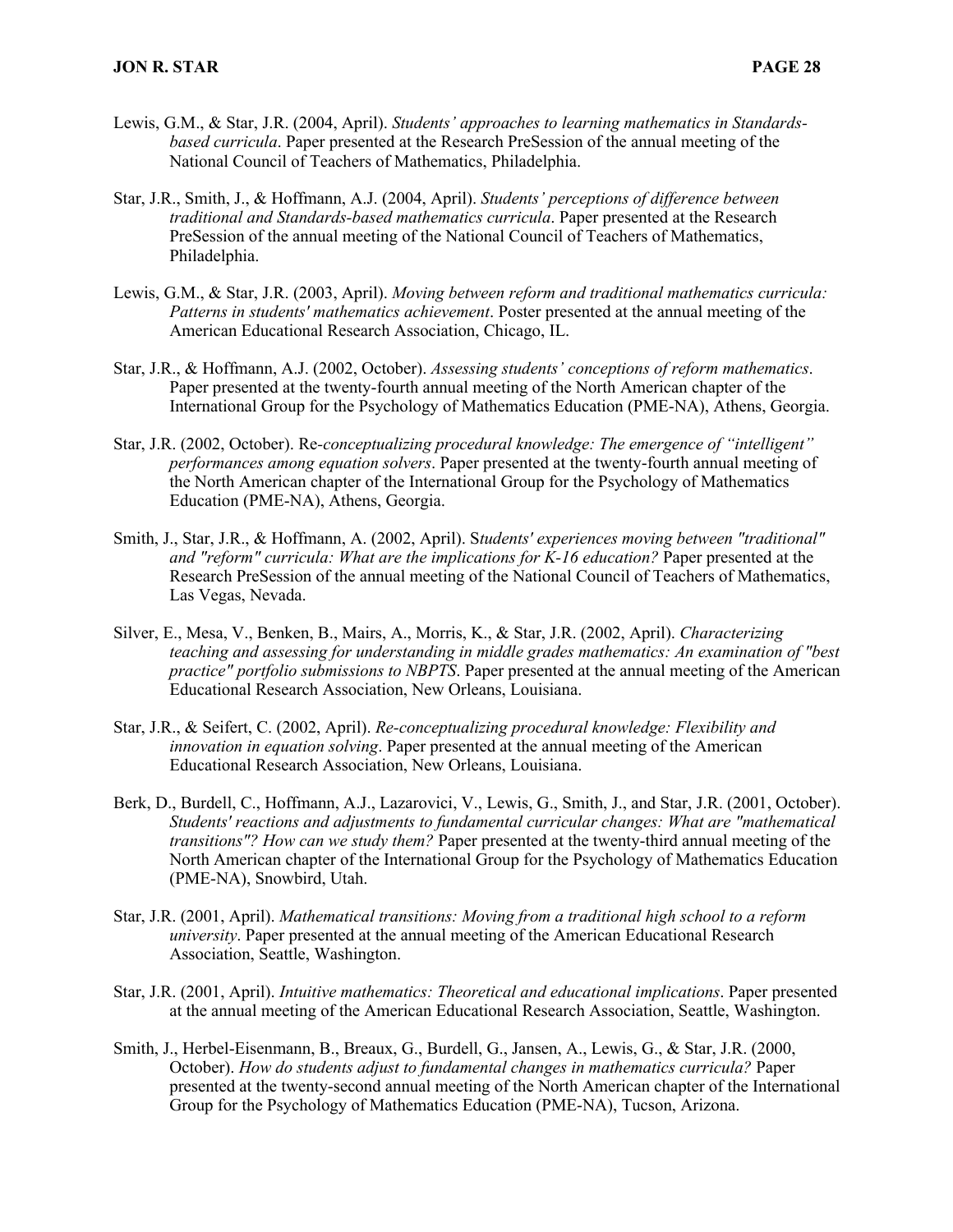- Star, J.R. (2000, October). *An exploration of successful students' problem solving*. Paper presented at the twenty-second annual meeting of the North American chapter of the International Group for the Psychology of Mathematics Education (PME-NA), Tucson, Arizona.
- Star, J.R. (2000, October). *Re-"conceptualizing" procedural knowledge in mathematics*. Paper presented at the twenty-second annual meeting of the North American chapter of the International Group for the Psychology of Mathematics Education (PME-NA), Tucson, Arizona.
- Star, J.R., & Smith, J. (2000, September). *Understanding "reform" at the collegiate level: Exploring students' experiences in reform Calculus*. Paper presented at the annual meeting of the Association for Research in Undergraduate Mathematics Education (ARUME), Chicago, Illinois.
- Star, J.R. (2000, June). *Capturing the complexities of competence: An exploration of successful students' problem solving*. Paper presented at the workshop "Learning algebra with the computer" at the Intelligent Tutoring Systems conference, Montreal, Canada.
- Star, J.R. (2000, June). *Levels of competence in procedural skills*. Poster presented at the International Conference on the Learning Sciences, Ann Arbor, Michigan.
- Star, J.R. (2000, June). *On the relationship between knowing and doing in procedural learning*. Paper presented at the International Conference on the Learning Sciences, Ann Arbor, Michigan.
- Smith, J.P., III, Star, J.R., & Herbel-Eisenmann, B. (2000, April). *Studying mathematical transitions: How do students navigate fundamental changes in curriculum and pedagogy?* Paper presented at the annual meeting of the American Educational Research Association, New Orleans, Louisiana.
- Star, J.R. (2000, April). *Levels of competence in procedural skills*. Poster presented at the Biennial meeting of the Society for Research in Adolescence, Chicago, Illinois.
- Linnenbrink, L, Hruda, L., Haydel, A., Star, J.R., & Maehr, M. (1999, April). *Student motivation and cooperative groups: Using achievement goal theory to investigate students' socio-emotional and cognitive outcomes*. Paper presented at the annual meeting of the American Educational Research Association, Montreal, Canada.
- Herbel-Eisenmann, B., Smith, J. P., III, & Star, J. R. (1999, April). *Middle school students' algebra learning: Understanding linear relationships in context*. Paper presented at the annual meeting of the American Educational Research Association, Montreal, Canada.
- Smith, J. P., III, Star, J. R., & Herbel-Eisenmann, B. (1999, April). *Imperfect tools and partial results: Preliminary work to assess middle schooler's algebra learning*. Paper presented at the Research Pre-Session of the annual meeting of the National Council of Teachers of Mathematics, San Francisco, California.
- Star, J.R. (1998, October). *Children's comprehension of generics in category induction*. Poster presented at the Biennial meeting of the Society for Research in Child Development, Albuquerque, New Mexico.

#### **Webinars, Podcasts, and Interviews**

*Pedagogy Non-Grata.* Podcast, Interview with Jon Star. https://podbay.fm/p/pedagogy-non-grata-338647/e/1595944800